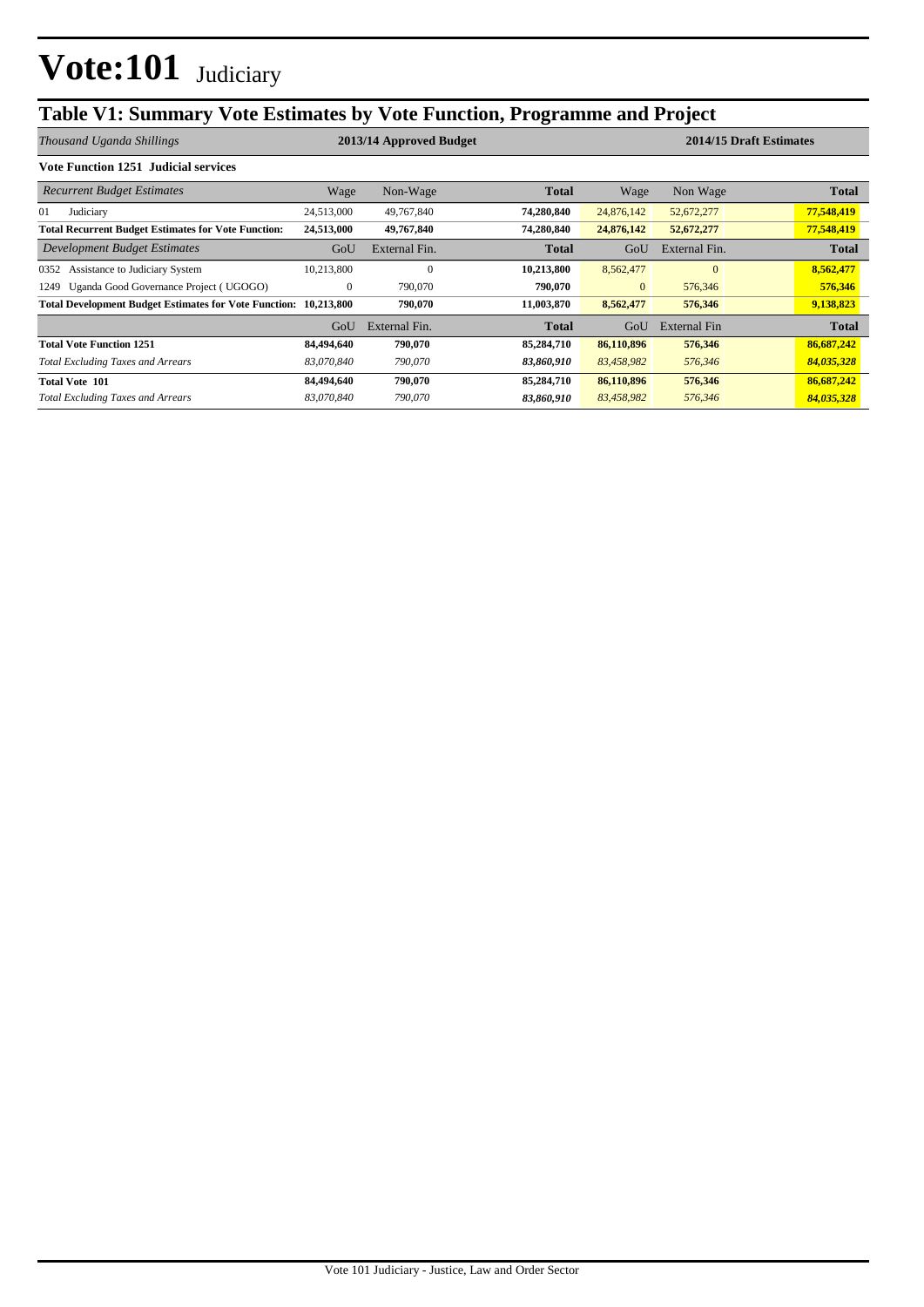## **Table V2: Summary Vote Estimates by Item**

| Thousand Uganda Shillings                                                      |                                | 2013/14 Approved Budget          |                          |                          | 2014/15 Draft Estimates          |                          |
|--------------------------------------------------------------------------------|--------------------------------|----------------------------------|--------------------------|--------------------------|----------------------------------|--------------------------|
|                                                                                |                                | GoU External Fin.                | <b>Total</b>             |                          | GoU External Fin.                | <b>Total</b>             |
| <b>Employees, Goods and Services (Outputs Provided)</b>                        | 74,280,840                     | 511,000                          | 74,791,840               | 77,509,982               | $\boldsymbol{\theta}$            | 77,509,982               |
| 211101 General Staff Salaries                                                  | $\boldsymbol{0}$               | $\boldsymbol{0}$                 | $\bf{0}$                 | 12,202,429               | $\boldsymbol{0}$                 | 12,202,429               |
| 211102 Contract Staff Salaries (Incl. Casuals, Temporary)                      | $\mathbf{0}$                   | $\boldsymbol{0}$                 | $\bf{0}$                 | 2,131,535                | $\boldsymbol{0}$                 | 2,131,535                |
| 211103 Allowances                                                              | 9,054,741                      | $\mathbf{0}$                     | 9,054,741                | 8,819,254                | $\boldsymbol{0}$                 | 8,819,254                |
| 211104 Statutory salaries                                                      | 24,513,000                     | $\mathbf{0}$                     | 24,513,000               | 10,542,178               | $\boldsymbol{0}$                 | 10,542,178               |
| 212101 Social Security Contributions                                           | $\boldsymbol{0}$               | $\mathbf{0}$                     | 0                        | 182,135                  | $\boldsymbol{0}$                 | 182,135                  |
| 213001 Medical expenses (To employees)                                         | 727,202                        | $\Omega$                         | 727,202                  | 727,202                  | $\boldsymbol{0}$                 | 727,202                  |
| 213002 Incapacity, death benefits and funeral expenses                         | 150,002                        | $\theta$                         | 150,002                  | 150,002                  | $\boldsymbol{0}$                 | 150,002                  |
| 221001 Advertising and Public Relations                                        | 540,002                        | $\mathbf{0}$                     | 540,002                  | 540,002                  | $\boldsymbol{0}$                 | 540,002                  |
| 221002 Workshops and Seminars                                                  | 489,027                        | $\overline{0}$                   | 489,027                  | 489,027                  | $\boldsymbol{0}$                 | 489,027                  |
| 221003 Staff Training                                                          | 2,000,002                      | 55,000                           | 2,055,002                | 1,320,000                | $\boldsymbol{0}$                 | 1,320,000                |
| 221005 Hire of Venue (chairs, projector, etc)                                  | 29,174                         | $\boldsymbol{0}$                 | 29,174                   | 29,174                   | $\boldsymbol{0}$                 | 29,174                   |
| 221006 Commissions and related charges                                         | 9,300,003                      | $\overline{0}$                   | 9,300,003                | 10,116,213               | $\boldsymbol{0}$                 | 10,116,213               |
| 221007 Books, Periodicals & Newspapers                                         | 536,933                        | $\boldsymbol{0}$                 | 536,933                  | 536,933                  | $\boldsymbol{0}$                 | 536,933                  |
| 221008 Computer supplies and Information Technology (IT)                       | 1,163,197                      | $\overline{0}$                   | 1,163,197                | 1,363,197                | $\boldsymbol{0}$                 | 1,363,197                |
| 221009 Welfare and Entertainment                                               | 309,999                        | $\boldsymbol{0}$                 | 309,999                  | 309,999                  | $\boldsymbol{0}$                 | 309,999                  |
| 221011 Printing, Stationery, Photocopying and Binding                          | 726,668                        | $\mathbf{0}$                     | 726,668                  | 867,668                  | $\boldsymbol{0}$                 | 867,668                  |
| 221012 Small Office Equipment                                                  | 143,000                        | $\mathbf{0}$                     | 143,000                  | 143,000                  | $\boldsymbol{0}$                 | 143,000                  |
| 221016 IFMS Recurrent costs                                                    | 250,000                        | $\overline{0}$                   | 250,000                  | 250,000                  | $\boldsymbol{0}$                 | 250,000                  |
| 221017 Subscriptions                                                           | 125,000                        | $\mathbf{0}$                     | 125,000                  | 125,000                  | $\boldsymbol{0}$                 | 125,000                  |
| 221020 IPPS Recurrent Costs                                                    | $\boldsymbol{0}$               | $\mathbf{0}$                     | 0                        | 25,000                   | $\boldsymbol{0}$                 | 25,000                   |
| 222001 Telecommunications                                                      | 353,362                        | $\theta$                         | 353,362                  | 353,362                  | $\mathbf{0}$                     | 353,362                  |
| 222002 Postage and Courier                                                     | 80,000                         | $\boldsymbol{0}$                 | 80,000                   | 80,000                   | $\mathbf{0}$                     | 80,000                   |
| 222003 Information and communications technology (ICT)                         | 899,998                        | $\theta$                         | 899,998                  | 899,998                  | $\mathbf{0}$                     | 899,998                  |
| 223001 Property Expenses                                                       | 834,640                        | $\boldsymbol{0}$                 | 834,640                  | 280,080                  | $\boldsymbol{0}$                 | 280,080                  |
| 223003 Rent – (Produced Assets) to private entities                            | 7,247,025                      | $\mathbf{0}$                     | 7,247,025                | 7,847,025                | $\boldsymbol{0}$                 | 7,847,025                |
| 223004 Guard and Security services                                             | 463,158                        | $\mathbf{0}$                     | 463,158                  | 463,158                  | $\mathbf{0}$                     | 463,158                  |
| 223005 Electricity                                                             | 819,600                        | $\Omega$                         | 819,600                  | 819,600                  | $\mathbf{0}$                     | 819,600                  |
| 223006 Water                                                                   | 257,730                        | $\theta$                         | 257,730                  | 257,730                  | $\mathbf{0}$                     | 257,730                  |
| 224002 General Supply of Goods and Services                                    | 502,265                        | $\boldsymbol{0}$                 | 502,265                  | $\mathbf{0}$             | $\mathbf{0}$                     | $\mathbf{0}$             |
| 224004 Cleaning and Sanitation                                                 | $\boldsymbol{0}$               | $\boldsymbol{0}$                 | 0                        | 913,046                  | $\mathbf{0}$                     | 913,046                  |
| 224005 Uniforms, Beddings and Protective Gear                                  | $\boldsymbol{0}$               | $\overline{0}$                   | 0                        | 548,710                  | $\mathbf{0}$                     | 548,710                  |
| 225001 Consultancy Services- Short term                                        | $\boldsymbol{0}$               | 456,000                          | 456,000                  | 94,350                   | $\mathbf{0}$                     | 94,350                   |
| 227001 Travel inland                                                           | 4,048,949                      | $\mathbf{0}$                     |                          | 4,048,949                | $\mathbf{0}$                     |                          |
|                                                                                | 3,313,295                      | $\boldsymbol{0}$                 | 4,048,949                |                          | $\boldsymbol{0}$                 | 4,048,949                |
| 227002 Travel abroad                                                           |                                |                                  | 3,313,295<br>186,000     | 3,131,160                |                                  | 3,131,160                |
| 227003 Carriage, Haulage, Freight and transport hire                           | 186,000                        | 0                                | 2,092,376                | 186,000                  | $\boldsymbol{0}$                 | 186,000                  |
| 227004 Fuel, Lubricants and Oils                                               | 2,092,376<br>648,998           | $\boldsymbol{0}$<br>$\mathbf{0}$ |                          | 2,592,376                | $\mathbf{0}$                     | 2,592,376                |
| 228001 Maintenance - Civil                                                     |                                | $\theta$                         | 648,998                  | 1,048,998                | $\boldsymbol{0}$                 | 1,048,998                |
| 228002 Maintenance - Vehicles                                                  | 2,210,758                      | $\overline{0}$                   | 2,210,758                | 2,810,758                | $\mathbf{0}$                     | 2,810,758                |
| 228003 Maintenance - Machinery, Equipment & Furniture                          | 180,002                        |                                  | 180,002                  | 180,002                  | $\mathbf{0}$                     | 180,002                  |
| 228004 Maintenance – Other                                                     | 30,732                         | $\mathbf{0}$<br>$\overline{0}$   | 30,732                   | 30,732                   | $\boldsymbol{0}$<br>$\mathbf{0}$ | 30,732                   |
| 282101 Donations<br><b>Investment</b> (Capital Purchases)                      | 54,000<br>10,213,800           | 279,070                          | 54,000<br>10,492,870     | 54,000<br>8,562,477      | 576,346                          | 54,000<br>9,138,823      |
| 231001 Non Residential buildings (Depreciation)                                | $\boldsymbol{0}$               | 279,070                          | 279,070                  |                          | $\boldsymbol{0}$                 | 635,000                  |
| 231004 Transport equipment                                                     | 6,000,000                      | $\boldsymbol{0}$                 | 6,000,000                | 635,000<br>3,759,000     | $\boldsymbol{0}$                 | 3,759,000                |
|                                                                                | 1,459,946                      | $\boldsymbol{0}$                 | 1,459,946                | 1,221,000                |                                  |                          |
| 231005 Machinery and equipment<br>231006 Furniture and fittings (Depreciation) | 434,297                        | $\overline{0}$                   | 434,297                  | 334,000                  | 560,000<br>16,346                | 1,781,000<br>350,346     |
|                                                                                |                                | $\overline{0}$                   |                          | $\boldsymbol{0}$         | $\boldsymbol{0}$                 |                          |
| 231007 Other Fixed Assets (Depreciation)                                       | 895,757                        |                                  | 895,757                  |                          |                                  | $\bf{0}$                 |
| 312204 Taxes on Machinery, Furniture & Vehicles                                | $\boldsymbol{0}$               | $\mathbf{0}$                     | $\bf{0}$                 | 2,613,477                | $\boldsymbol{0}$                 | 2,613,477                |
| 312206 Gross Tax                                                               | 1,423,800                      | $\boldsymbol{0}$                 | 1,423,800                | $\boldsymbol{0}$         | $\boldsymbol{0}$                 | $\bf{0}$                 |
| <b>Arrears</b>                                                                 | 0                              | 0                                | 0                        | 38,436                   | $\boldsymbol{\theta}$            | 38,436                   |
| 321612 Water arrears(Budgeting)                                                | $\boldsymbol{0}$<br>84,494,640 | $\mathbf{0}$<br>790,070          | $\boldsymbol{0}$         | 38,436                   | $\mathbf{0}$                     | 38,436                   |
| <b>Grand Total Vote 101</b><br><b>Total Excluding Taxes and Arrears</b>        | 83,070,840                     | 790,070                          | 85,284,710<br>83,860,910 | 86,110,896<br>83,458,982 | 576,346<br>576,346               | 86,687,242<br>84,035,328 |
|                                                                                |                                |                                  |                          |                          |                                  |                          |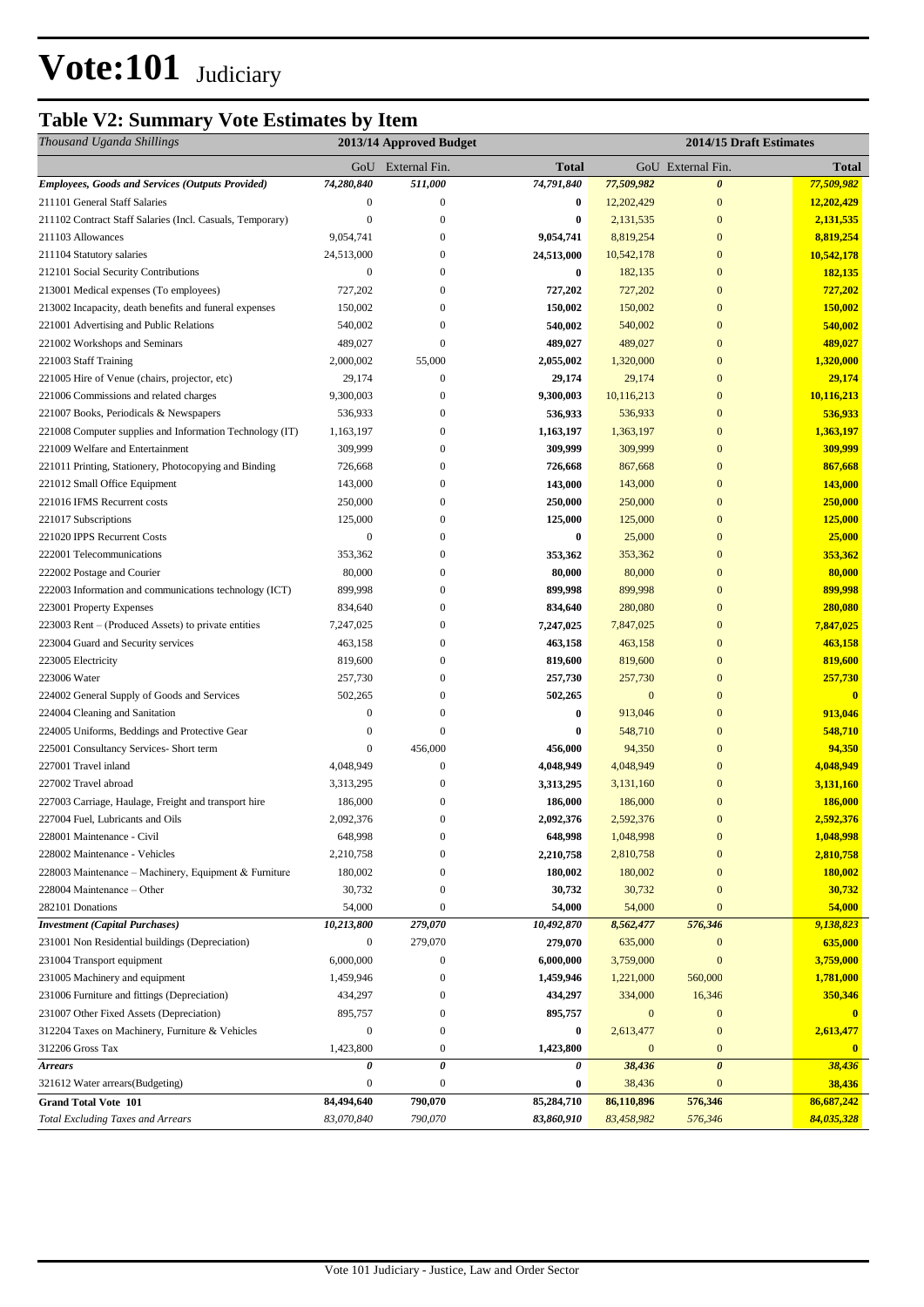## **Table V3: Detailed Estimates by Vote Function, Cost Centre, Output and Item**

#### *Vote Function 1251 Judicial services*

#### *Recurrent Budget Estimates*

| Thousand Uganda Shillings                                                                                           |                  | 2013/14 Approved Budget |                  |                           |                  | 2014/15 Draft Estimates |
|---------------------------------------------------------------------------------------------------------------------|------------------|-------------------------|------------------|---------------------------|------------------|-------------------------|
| <b>Outputs Provided</b>                                                                                             | Wage             | Non-Wage                | <b>Total</b>     | Wage                      | Non Wage         | <b>Total</b>            |
| Output:125101 Disposal of Appeals in the Supreme Court                                                              |                  |                         |                  |                           |                  |                         |
| 211101 General Staff Salaries                                                                                       | $\boldsymbol{0}$ | $\mathbf{0}$            | $\bf{0}$         | 221,137                   | $\mathbf{0}$     | 221,137                 |
| 211102 Contract Staff Salaries (Incl. Casuals, T                                                                    | $\mathbf{0}$     | $\overline{0}$          | $\bf{0}$         | 138,683                   | $\mathbf{0}$     | 138,683                 |
| 211103 Allowances                                                                                                   | $\boldsymbol{0}$ | 375,967                 | 375,967          | $\mathbf{0}$              | 500,697          | 500,697                 |
| 211104 Statutory salaries                                                                                           | 4,188,167        | $\mathbf{0}$            | 4,188,167        | 1,160,497                 | $\mathbf{0}$     | 1,160,497               |
| 212101 Social Security Contributions                                                                                | $\boldsymbol{0}$ | $\overline{0}$          | $\bf{0}$         | $\mathbf{0}$              | 12,300           | 12,300                  |
| 213001 Medical expenses (To employees)                                                                              | $\boldsymbol{0}$ | 13,167                  | 13,167           | $\mathbf{0}$              | 13,167           | 13,167                  |
| 213002 Incapacity, death benefits and funeral e                                                                     | $\boldsymbol{0}$ | 11,667                  | 11,667           | $\mathbf{0}$              | 11,667           | 11,667                  |
| 221001 Advertising and Public Relations                                                                             | $\boldsymbol{0}$ | 18,327                  | 18,327           | $\mathbf{0}$              | 18,327           | 18,327                  |
| 221002 Workshops and Seminars                                                                                       | $\boldsymbol{0}$ | 16,505                  | 16,505           | $\mathbf{0}$              | $\mathbf{0}$     | $\bf{0}$                |
| 221003 Staff Training                                                                                               | $\boldsymbol{0}$ | 16,667                  | 16,667           | $\mathbf{0}$              | $\mathbf{0}$     | $\mathbf{0}$            |
| 221006 Commissions and related charges                                                                              | $\boldsymbol{0}$ | 718,418                 | 718,418          | $\mathbf{0}$              | 718,418          | 718,418                 |
| 221007 Books, Periodicals & Newspapers                                                                              | $\boldsymbol{0}$ | 49,037                  | 49,037           | $\mathbf{0}$              | 49,037           | 49,037                  |
| 221008 Computer supplies and Information Tec                                                                        | $\boldsymbol{0}$ | 104,694                 | 104,694          | $\mathbf{0}$              | 104,694          | 104,694                 |
| 221009 Welfare and Entertainment                                                                                    | $\boldsymbol{0}$ | 31,333                  | 31,333           | $\mathbf{0}$              | 31,333           | 31,333                  |
| 221011 Printing, Stationery, Photocopying and                                                                       | $\boldsymbol{0}$ | 66,313                  | 66,313           | $\mathbf{0}$              | 66,313           | 66,313                  |
| 221012 Small Office Equipment                                                                                       | $\boldsymbol{0}$ | 17,000                  | 17,000           | $\mathbf{0}$              | 17,000           | 17,000                  |
| 222001 Telecommunications                                                                                           | $\mathbf{0}$     | 42,007                  | 42,007           | $\mathbf{0}$              | 33,300           | 33,300                  |
| 222002 Postage and Courier                                                                                          | $\boldsymbol{0}$ | 600                     | 600              | $\mathbf{0}$              | 600              | 600                     |
| 222003 Information and communications techn                                                                         | $\boldsymbol{0}$ | 59,533                  | 59,533           | $\mathbf{0}$              | 59,533           | 59,533                  |
| 223001 Property Expenses                                                                                            | $\boldsymbol{0}$ | 7,500                   | 7,500            | $\mathbf{0}$              | 15,840           | 15,840                  |
| 223003 Rent – (Produced Assets) to private enti                                                                     | $\boldsymbol{0}$ | 1,778,307               | 1,778,307        | $\boldsymbol{0}$          | 1,778,307        | 1,778,307               |
| 223004 Guard and Security services                                                                                  | $\boldsymbol{0}$ | 103,093                 | 103,093          | $\mathbf{0}$              | 103,093          | 103,093                 |
| 223005 Electricity                                                                                                  | $\boldsymbol{0}$ | 57,000                  | 57,000           | $\mathbf{0}$              | 57,000           | 57,000                  |
| 223006 Water                                                                                                        | $\boldsymbol{0}$ | 17,367                  | 17,367           | $\mathbf{0}$              | 17,367           | 17,367                  |
| 224002 General Supply of Goods and Services                                                                         | $\mathbf{0}$     | 40,350                  | 40,350           | $\mathbf{0}$              | $\boldsymbol{0}$ | $\overline{\mathbf{0}}$ |
| 224004 Cleaning and Sanitation                                                                                      | $\boldsymbol{0}$ | $\mathbf{0}$            | $\bf{0}$         | $\mathbf{0}$              | 47,379           | 47,379                  |
| 224005 Uniforms, Beddings and Protective Gea                                                                        | $\boldsymbol{0}$ | $\mathbf{0}$            | $\bf{0}$         | $\mathbf{0}$              | 10,000           | 10,000                  |
| 227001 Travel inland                                                                                                | $\boldsymbol{0}$ | 383,333                 | 383,333          | $\mathbf{0}$              | 423,683          | 423,683                 |
| 227002 Travel abroad                                                                                                | $\boldsymbol{0}$ | 608,403                 | 608,403          | $\mathbf{0}$              | 596,103          | 596,103                 |
| 227003 Carriage, Haulage, Freight and transpor                                                                      | $\boldsymbol{0}$ | 24,000                  | 24,000           | $\mathbf{0}$              | 24,000           | 24,000                  |
| 227004 Fuel, Lubricants and Oils                                                                                    | $\boldsymbol{0}$ | 204,877                 | 204,877          | $\mathbf{0}$              | 204,877          | 204,877                 |
| 228001 Maintenance - Civil                                                                                          | $\boldsymbol{0}$ | 24,833                  | 24,833           | $\mathbf{0}$              | 24,833           | 24,833                  |
| 228002 Maintenance - Vehicles                                                                                       | $\boldsymbol{0}$ | 174,000                 | 174,000          | $\mathbf{0}$              | 174,000          | 174,000                 |
| 228003 Maintenance - Machinery, Equipment                                                                           | $\boldsymbol{0}$ | 21,667                  | 21,667           | $\mathbf{0}$              | 21,657           | 21,657                  |
| 228004 Maintenance - Other                                                                                          | $\boldsymbol{0}$ | 967                     | 967<br>9,175,099 | $\mathbf{0}$<br>1,520,317 | 1,237            | 1,237<br>6,656,079      |
| Total Cost of Output 125101:<br>Output:125102 Disposal of Appeals and Constitutional Matters in the Court of Appeal | 4,188,167        | 4,986,932               |                  |                           | 5,135,762        |                         |
| 211101 General Staff Salaries                                                                                       | $\mathbf{0}$     | $\boldsymbol{0}$        | $\boldsymbol{0}$ | 323,330                   | $\boldsymbol{0}$ | 323,330                 |
| 211102 Contract Staff Salaries (Incl. Casuals, T                                                                    | $\boldsymbol{0}$ | $\overline{0}$          | $\bf{0}$         | 128,910                   | $\mathbf{0}$     | 128,910                 |
| 211103 Allowances                                                                                                   | $\boldsymbol{0}$ | 304,718                 | 304,718          | $\boldsymbol{0}$          | 429,718          | 429,718                 |
| 211104 Statutory salaries                                                                                           | 4,188,167        | $\boldsymbol{0}$        | 4,188,167        | 1,552,085                 | $\boldsymbol{0}$ | 1,552,085               |
| 212101 Social Security Contributions                                                                                | $\boldsymbol{0}$ | $\mathbf{0}$            | $\bf{0}$         | $\mathbf{0}$              | 12,227           | 12,227                  |
| 213001 Medical expenses (To employees)                                                                              | $\boldsymbol{0}$ | 23,167                  | 23,167           | $\boldsymbol{0}$          | 23,167           | 23,167                  |
| 213002 Incapacity, death benefits and funeral e                                                                     | $\boldsymbol{0}$ | 11,667                  | 11,667           | $\mathbf{0}$              | 11,667           | 11,667                  |
| 221001 Advertising and Public Relations                                                                             | $\boldsymbol{0}$ | 18,167                  | 18,167           | $\mathbf{0}$              | 18,167           | 18,167                  |
| 221002 Workshops and Seminars                                                                                       | $\boldsymbol{0}$ | 16,505                  | 16,505           | $\boldsymbol{0}$          | $\boldsymbol{0}$ |                         |
| 221003 Staff Training                                                                                               | $\boldsymbol{0}$ | 16,667                  | 16,667           | $\boldsymbol{0}$          | $\mathbf{0}$     | $\overline{\mathbf{0}}$ |
| 221006 Commissions and related charges                                                                              | $\boldsymbol{0}$ | 1,059,978               | 1,059,978        | $\boldsymbol{0}$          | 1,059,978        | 1,059,978               |
| 221007 Books, Periodicals & Newspapers                                                                              | $\boldsymbol{0}$ | 48,732                  | 48,732           | $\boldsymbol{0}$          | 48,732           | 48,732                  |
| 221008 Computer supplies and Information Tec                                                                        | $\boldsymbol{0}$ | 40,194                  | 40,194           | $\mathbf{0}$              | 40,194           | 40,194                  |
| 221009 Welfare and Entertainment                                                                                    | $\boldsymbol{0}$ | 26,333                  | 26,333           | $\boldsymbol{0}$          | 26,333           | 26,333                  |
| 221011 Printing, Stationery, Photocopying and                                                                       | $\boldsymbol{0}$ | 104,221                 | 104,221          | $\mathbf{0}$              | 104,221          | 104,221                 |
|                                                                                                                     |                  |                         |                  |                           |                  |                         |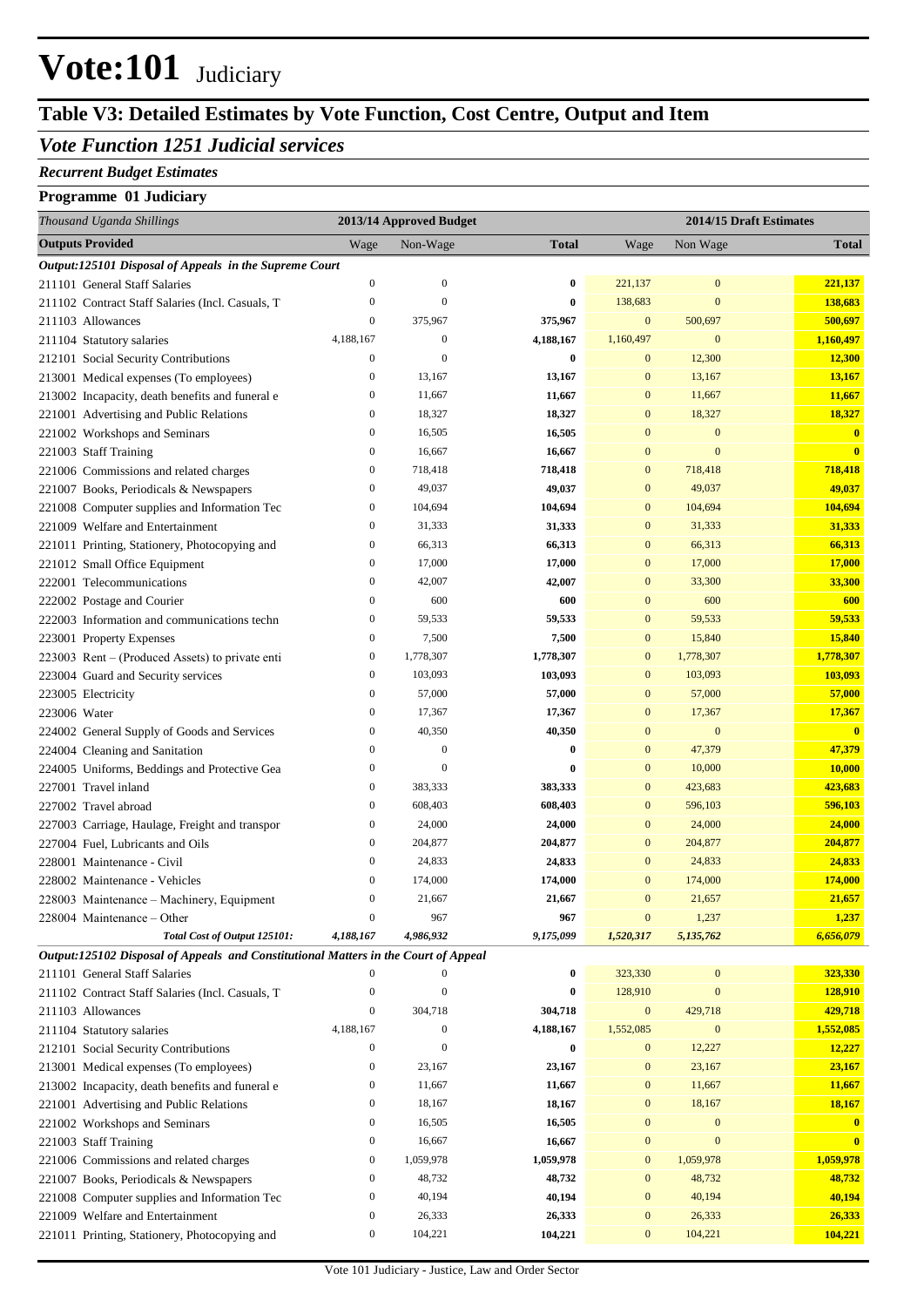## **Table V3: Detailed Estimates by Vote Function, Cost Centre, Output and Item**

### *Vote Function 1251 Judicial services*

| Thousand Uganda Shillings                                                                 |                              | 2013/14 Approved Budget       |                       |                               |                               | 2014/15 Draft Estimates |
|-------------------------------------------------------------------------------------------|------------------------------|-------------------------------|-----------------------|-------------------------------|-------------------------------|-------------------------|
| <b>Outputs Provided</b>                                                                   | Wage                         | Non-Wage                      | <b>Total</b>          | Wage                          | Non Wage                      | <b>Total</b>            |
| 221012 Small Office Equipment                                                             | $\boldsymbol{0}$             | 17,000                        | 17,000                | $\overline{0}$                | 17,000                        | 17,000                  |
| 222001 Telecommunications                                                                 | $\mathbf{0}$                 | 29,407                        | 29,407                | $\mathbf{0}$                  | 35,931                        | 35,931                  |
| 222002 Postage and Courier                                                                | $\mathbf{0}$                 | 1,152                         | 1,152                 | $\bf{0}$                      | 1,152                         | 1,152                   |
| 222003 Information and communications techn                                               | $\boldsymbol{0}$             | 121,333                       | 121,333               | $\boldsymbol{0}$              | 121,333                       | 121,333                 |
| 223001 Property Expenses                                                                  | $\boldsymbol{0}$             | 7,500                         | 7,500                 | $\mathbf{0}$                  | 15,840                        | 15,840                  |
| 223003 Rent – (Produced Assets) to private enti                                           | $\boldsymbol{0}$             | 1,803,371                     | 1,803,371             | $\boldsymbol{0}$              | 1,804,165                     | 1,804,165               |
| 223004 Guard and Security services                                                        | $\boldsymbol{0}$             | 114,733                       | 114,733               | $\boldsymbol{0}$              | 114,733                       | 114,733                 |
| 223005 Electricity                                                                        | $\mathbf{0}$                 | 57,000                        | 57,000                | $\mathbf{0}$                  | 57,000                        | 57,000                  |
| 223006 Water                                                                              | $\boldsymbol{0}$             | 26,675                        | 26,675                | $\mathbf{0}$                  | 20,675                        | 20,675                  |
| 224002 General Supply of Goods and Services                                               | $\mathbf{0}$                 | 42,200                        | 42,200                | $\mathbf{0}$                  | $\mathbf{0}$                  | $\mathbf{0}$            |
| 224004 Cleaning and Sanitation                                                            | $\mathbf{0}$                 | $\overline{0}$                | $\boldsymbol{0}$      | $\mathbf{0}$                  | 25,710                        | 25,710                  |
| 224005 Uniforms, Beddings and Protective Gea                                              | $\boldsymbol{0}$             | $\Omega$                      | $\bf{0}$              | $\mathbf{0}$                  | 13,650                        | 13,650                  |
| 227001 Travel inland                                                                      | $\boldsymbol{0}$             | 175,216                       | 175,216               | $\mathbf{0}$                  | 217,416                       | 217,416                 |
| 227002 Travel abroad                                                                      | $\boldsymbol{0}$             | 704,888                       | 704,888               | $\mathbf{0}$                  | 692,661                       | 692,661                 |
| 227003 Carriage, Haulage, Freight and transpor                                            | $\boldsymbol{0}$             | 24,000                        | 24,000                | $\mathbf{0}$                  | 24,000                        | 24,000                  |
| 227004 Fuel, Lubricants and Oils                                                          | $\boldsymbol{0}$             | 185,500                       | 185,500               | $\mathbf{0}$                  | 185,500                       | 185,500                 |
| 228001 Maintenance - Civil                                                                | $\boldsymbol{0}$             | 24,833                        | 24,833                | $\mathbf{0}$                  | 24,833                        | 24,833                  |
| 228002 Maintenance - Vehicles                                                             | $\boldsymbol{0}$             | 145,000                       | 145,000               | $\mathbf{0}$                  | 145,000                       | 145,000                 |
| 228003 Maintenance - Machinery, Equipment                                                 | $\boldsymbol{0}$             | 20,667                        | 20,667                | $\bf{0}$                      | 20,677                        | 20,677                  |
| 228004 Maintenance – Other                                                                | $\overline{0}$               | 967                           | 967                   | $\mathbf{0}$                  | 2,394                         | 2,394                   |
| Total Cost of Output 125102:                                                              | 4,188,167                    | 5,171,791                     | 9,359,958             | 2,004,324                     | 5,314,074                     | 7,318,398               |
| Output:125103 Disposal of Appeals and Suits in the High Court                             |                              |                               |                       |                               |                               |                         |
| 211101 General Staff Salaries                                                             | $\boldsymbol{0}$             | $\boldsymbol{0}$<br>$\theta$  | $\bf{0}$              | 2,186,219                     | $\boldsymbol{0}$              | 2,186,219               |
| 211102 Contract Staff Salaries (Incl. Casuals, T                                          | $\mathbf{0}$<br>$\mathbf{0}$ |                               | $\bf{0}$              | 883,732                       | $\overline{0}$                | 883,732                 |
| 211103 Allowances                                                                         | 3,572,167                    | 3,335,213<br>$\boldsymbol{0}$ | 3,335,213             | $\boldsymbol{0}$              | 2,325,213<br>$\boldsymbol{0}$ | 2,325,213               |
| 211104 Statutory salaries                                                                 | $\mathbf{0}$                 | $\Omega$                      | 3,572,167<br>$\bf{0}$ | 7,829,597<br>$\boldsymbol{0}$ | 74,460                        | 7,829,597<br>74,460     |
| 212101 Social Security Contributions                                                      | $\boldsymbol{0}$             | 158,367                       | 158,367               | $\bf{0}$                      | 158,367                       | 158,367                 |
| 213001 Medical expenses (To employees)<br>213002 Incapacity, death benefits and funeral e | $\mathbf{0}$                 | 11,667                        | 11,667                | $\bf{0}$                      | 11,667                        | 11,667                  |
| 221001 Advertising and Public Relations                                                   | $\boldsymbol{0}$             | 218,797                       | 218,797               | $\bf{0}$                      | 18,797                        | 18,797                  |
| 221002 Workshops and Seminars                                                             | $\boldsymbol{0}$             | 16,505                        | 16,505                | $\mathbf{0}$                  | $\bf{0}$                      | $\bf{0}$                |
| 221003 Staff Training                                                                     | $\boldsymbol{0}$             | 816,667                       | 816,667               | $\mathbf{0}$                  | $\overline{0}$                | $\overline{\mathbf{0}}$ |
| 221006 Commissions and related charges                                                    | 0                            | 4,504,797                     | 4,504,797             | $\bf{0}$                      | 4,604,797                     | 4,604,797               |
| 221007 Books, Periodicals & Newspapers                                                    | $\boldsymbol{0}$             | 153,312                       | 153,312               | $\bf{0}$                      | 153,312                       | 153,312                 |
| 221008 Computer supplies and Information Tec                                              | $\overline{0}$               | 474,361                       | 474,361               | $\overline{0}$                | 674,361                       | 674,361                 |
| 221009 Welfare and Entertainment                                                          | $\boldsymbol{0}$             | 60,171                        | 60,171                | $\mathbf{0}$                  | 60,171                        | 60,171                  |
| 221011 Printing, Stationery, Photocopying and                                             | $\mathbf{0}$                 | 236,832                       | 236,832               | $\bf{0}$                      | 377,832                       | 377,832                 |
| 221012 Small Office Equipment                                                             | $\boldsymbol{0}$             | 29,000                        | 29,000                | $\bf{0}$                      | 29,000                        | 29,000                  |
| 222001 Telecommunications                                                                 | $\boldsymbol{0}$             | 130,367                       | 130,367               | $\boldsymbol{0}$              | 132,550                       | 132,550                 |
| 222002 Postage and Courier                                                                | $\boldsymbol{0}$             | 5,400                         | 5,400                 | $\boldsymbol{0}$              | 5,400                         | 5,400                   |
| 222003 Information and communications techn                                               | 0                            | 125,133                       | 125,133               | $\boldsymbol{0}$              | 125,133                       | 125,133                 |
| 223001 Property Expenses                                                                  | $\boldsymbol{0}$             | 730,000                       | 730,000               | $\boldsymbol{0}$              | 110,400                       | 110,400                 |
| 223003 Rent – (Produced Assets) to private enti                                           | 0                            | 2,010,827                     | 2,010,827             | $\boldsymbol{0}$              | 2,054,340                     | 2,054,340               |
| 223004 Guard and Security services                                                        | 0                            | 108,333                       | 108,333               | $\boldsymbol{0}$              | 108,333                       | 108,333                 |
| 223005 Electricity                                                                        | $\boldsymbol{0}$             | 519,000                       | 519,000               | $\bf{0}$                      | 510,000                       | 510,000                 |
| 223006 Water                                                                              | $\boldsymbol{0}$             | 148,087                       | 148,087               | $\bf{0}$                      | 98,087                        | 98,087                  |
| 224002 General Supply of Goods and Services                                               | $\boldsymbol{0}$             | 66,068                        | 66,068                | $\mathbf{0}$                  | $\boldsymbol{0}$              | $\mathbf{0}$            |
| 224004 Cleaning and Sanitation                                                            | $\boldsymbol{0}$             | $\mathbf{0}$                  | 0                     | $\boldsymbol{0}$              | 702,000                       | 702,000                 |
| 224005 Uniforms, Beddings and Protective Gea                                              | $\boldsymbol{0}$             | $\Omega$                      | $\bf{0}$              | $\boldsymbol{0}$              | 7,020                         | 7,020                   |
| 227001 Travel inland                                                                      | $\boldsymbol{0}$             | 743,333                       | 743,333               | $\boldsymbol{0}$              | 609,401                       | 609,401                 |
| 227002 Travel abroad                                                                      | $\boldsymbol{0}$             | 791,847                       | 791,847               | $\bf{0}$                      | 517,387                       | 517,387                 |
| 227003 Carriage, Haulage, Freight and transpor                                            | $\boldsymbol{0}$             | 40,000                        | 40,000                | $\bf{0}$                      | 40,000                        | 40,000                  |
| 227004 Fuel, Lubricants and Oils                                                          | 0                            | 877,500                       | 877,500               | $\boldsymbol{0}$              | 877,500                       | 877,500                 |
| 228001 Maintenance - Civil                                                                | $\boldsymbol{0}$             | 224,833                       | 224,833               | $\boldsymbol{0}$              | 224,833                       | 224,833                 |
| 228002 Maintenance - Vehicles                                                             | $\boldsymbol{0}$             | 1,004,458                     | 1,004,458             | $\boldsymbol{0}$              | 1,004,458                     | 1,004,458               |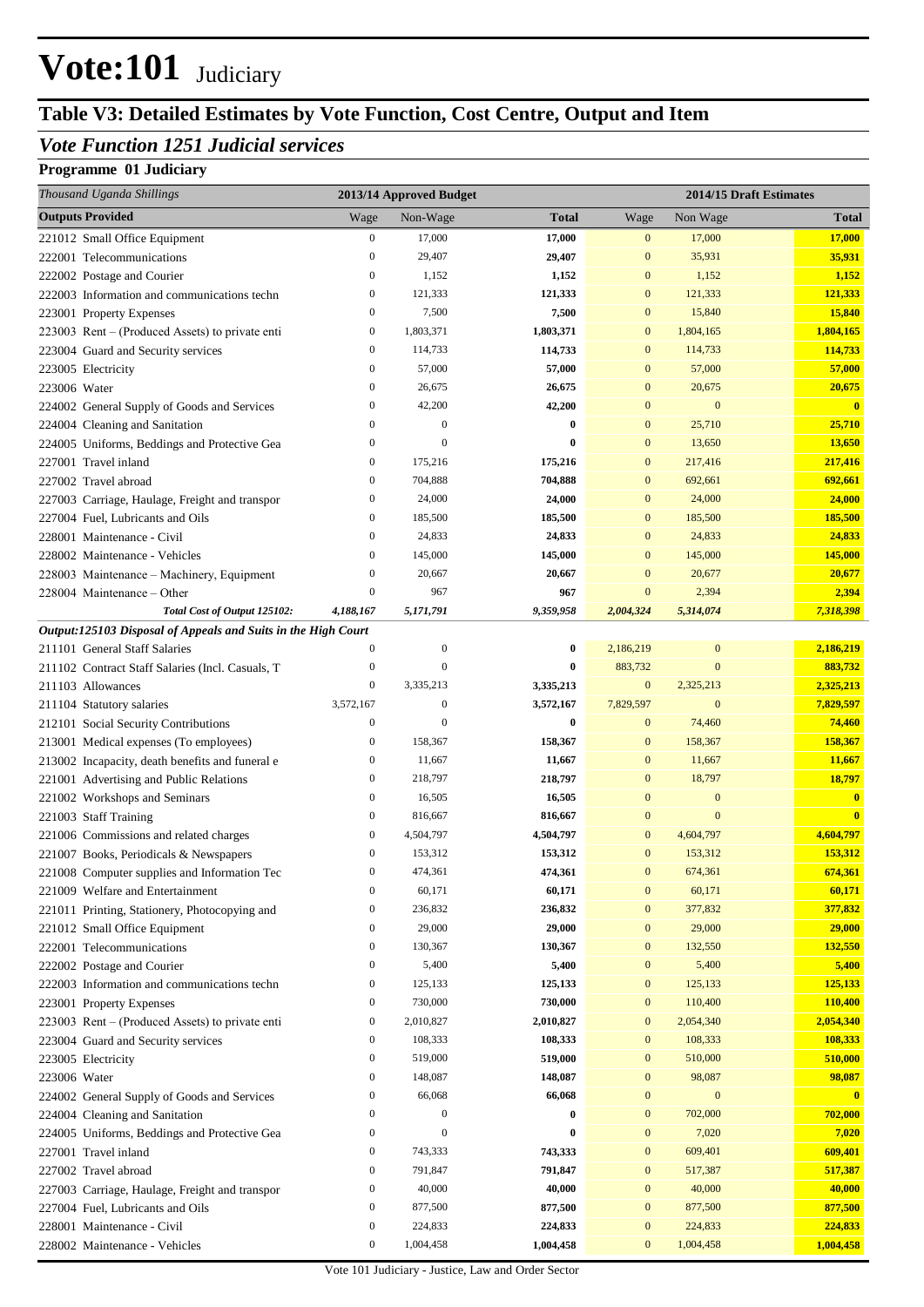## **Table V3: Detailed Estimates by Vote Function, Cost Centre, Output and Item**

### *Vote Function 1251 Judicial services*

| <b>Outputs Provided</b><br>Non-Wage<br>Non Wage<br>Wage<br>Total<br>Wage<br>Total<br>0<br>36,667<br>36,667<br>$\bf{0}$<br>36,667<br>228003 Maintenance - Machinery, Equipment<br>36,667<br>$\mathbf{0}$<br>4,697<br>9,000<br>4,697<br>$\bf{0}$<br>9,000<br>228004 Maintenance – Other<br>Total Cost of Output 125103:<br>17,582,239<br>26,560,035<br>3,572,167<br>21,154,406<br>10,899,549<br>15,660,486<br>Output:125104 Disposal of Suits and Appeals in the Magistrate Courts<br>$\mathbf{0}$<br>8,209,015<br>8,209,015<br>$\mathbf{0}$<br>$\bf{0}$<br>$\boldsymbol{0}$<br>211101 General Staff Salaries<br>$\mathbf{0}$<br>713,864<br>713,864<br>211102 Contract Staff Salaries (Incl. Casuals, T<br>$\boldsymbol{0}$<br>$\bf{0}$<br>$\mathbf{0}$<br>$\mathbf{0}$<br>5,196,771<br>211103 Allowances<br>4,771,988<br>4,771,988<br>$\bf{0}$<br>5,196,771<br>4,188,167<br>4,188,167<br>$\mathbf{0}$<br>211104 Statutory salaries<br>$\boldsymbol{0}$<br>$\bf{0}$<br>$\bf{0}$<br>$\boldsymbol{0}$<br>64,471<br>64,471<br>212101 Social Security Contributions<br>$\mathbf{0}$<br>$\bf{0}$<br>$\bf{0}$<br>486,167<br>213001 Medical expenses (To employees)<br>0<br>486,167<br>486,167<br>$\bf{0}$<br>486,167<br>11,667<br>213002 Incapacity, death benefits and funeral e<br>0<br>11,667<br>11,667<br>$\bf{0}$<br>11,667<br>144,577<br>144,577<br>221001 Advertising and Public Relations<br>0<br>144,577<br>144,577<br>$\bf{0}$<br>16,505<br>221002 Workshops and Seminars<br>0<br>16,505<br>$\bf{0}$<br>$\mathbf{0}$<br>$\mathbf{0}$<br>$\boldsymbol{0}$<br>$\bf{0}$<br>221003 Staff Training<br>16,667<br>16,667<br>$\bf{0}$<br>$\mathbf{0}$<br>1,972,359<br>1,972,359<br>221006 Commissions and related charges<br>0<br>1,256,149<br>1,256,149<br>$\mathbf{0}$<br>196,380<br>221007 Books, Periodicals & Newspapers<br>0<br>196,380<br>196,380<br>$\bf{0}$<br>196,380<br>196,272<br>221008 Computer supplies and Information Tec<br>0<br>196,272<br>196,272<br>$\bf{0}$<br>196,272<br>51,333<br>51,333<br>221009 Welfare and Entertainment<br>0<br>51,333<br>51,333<br>$\bf{0}$<br>121,696<br>221011 Printing, Stationery, Photocopying and<br>0<br>121,696<br>121,696<br>$\bf{0}$<br>121,696<br>31,000<br>31,000<br>31,000<br>221012 Small Office Equipment<br>0<br>31,000<br>$\bf{0}$<br>$\boldsymbol{0}$<br>27,967<br>27,967<br>27,967<br>$\bf{0}$<br>27,967<br>222001 Telecommunications<br>0<br>51,968<br>$\bf{0}$<br>51,968<br>51,968<br>51,968<br>222002 Postage and Courier<br>$\boldsymbol{0}$<br>130,333<br>$\bf{0}$<br>130,333<br>130,333<br>222003 Information and communications techn<br>130,333<br>$\boldsymbol{0}$<br>64,640<br>72,000<br>64,640<br>$\bf{0}$<br>72,000<br>223001 Property Expenses<br>$\boldsymbol{0}$<br>1,134,786<br>1,134,786<br>$\bf{0}$<br>2,125,253<br>2,125,253<br>223003 Rent – (Produced Assets) to private enti<br>0<br>68,333<br>$\bf{0}$<br>68,333<br>68,333<br>223004 Guard and Security services<br>68,333<br>90,000<br>90,000<br>0<br>81,000<br>81,000<br>$\bf{0}$<br>223005 Electricity<br>$\boldsymbol{0}$<br>26,267<br>82,267<br>82,267<br>26,267<br>$\bf{0}$<br>223006 Water<br>$\boldsymbol{0}$<br>171,847<br>$\bf{0}$<br>$\mathbf{0}$<br>$\overline{\mathbf{0}}$<br>224002 General Supply of Goods and Services<br>171,847<br>$\boldsymbol{0}$<br>$\mathbf{0}$<br>$\bf{0}$<br>$\bf{0}$<br>80,357<br>80,357<br>224004 Cleaning and Sanitation<br>0<br>$\boldsymbol{0}$<br>$\bf{0}$<br>77,620<br>77,620<br>224005 Uniforms, Beddings and Protective Gea<br>$\bf{0}$<br>$\boldsymbol{0}$<br>1,042,333<br>1,093,715<br>227001 Travel inland<br>1,042,333<br>$\bf{0}$<br>1,093,715<br>$\boldsymbol{0}$<br>334,414<br>286,335<br>286,335<br>$\mathbf{0}$<br>334,414<br>227002 Travel abroad<br>30,000<br>30,000<br>30,000<br>30,000<br>227003 Carriage, Haulage, Freight and transpor<br>0<br>$\mathbf{0}$<br>978,672<br>$\mathbf{0}$<br>478,672<br>478,672<br>978,672<br>$\Omega$<br>227004 Fuel, Lubricants and Oils<br>626,813<br>626,813<br>$\boldsymbol{0}$<br>226,813<br>226,813<br>$\mathbf{0}$<br>228001 Maintenance - Civil<br>539,900<br>1,139,900<br>539,900<br>1,139,900<br>228002 Maintenance - Vehicles<br>$\boldsymbol{0}$<br>$\bf{0}$<br>37,667<br>37,667<br>37,667<br>37,667<br>228003 Maintenance - Machinery, Equipment<br>$\boldsymbol{0}$<br>$\boldsymbol{0}$<br>$\boldsymbol{0}$<br>11,967<br>11,967<br>7,967<br>7,967<br>228004 Maintenance – Other<br>$\boldsymbol{0}$<br>Total Cost of Output 125104:<br>4,188,167<br>11,711,229<br>15,899,396<br>8,922,879<br>24,450,818<br>15,527,939<br>Output:125105 Capacity Buidling of staff in the Judiciary<br>464,844<br>211101 General Staff Salaries<br>$\boldsymbol{0}$<br>$\boldsymbol{0}$<br>$\boldsymbol{0}$<br>464,844<br>$\boldsymbol{0}$<br>49,896<br>49,896<br>$\boldsymbol{0}$<br>$\mathbf{0}$<br>$\bf{0}$<br>$\mathbf{0}$<br>211102 Contract Staff Salaries (Incl. Casuals, T<br>$\boldsymbol{0}$<br>26,136<br>26,136<br>$\overline{0}$<br>26,136<br>26,136<br>211103 Allowances<br>4,188,167<br>$\mathbf{0}$<br>4,188,167<br>$\mathbf{0}$<br>$\overline{\mathbf{0}}$<br>211104 Statutory salaries<br>$\bf{0}$<br>$\boldsymbol{0}$<br>$\overline{0}$<br>$\bf{0}$<br>4,404<br>4,404<br>212101 Social Security Contributions<br>$\bf{0}$<br>213001 Medical expenses (To employees)<br>16,167<br>16,167<br>16,167<br>16,167<br>0<br>$\bf{0}$<br>51,667<br>51,667<br>51,667<br>51,667<br>213002 Incapacity, death benefits and funeral e<br>0<br>$\boldsymbol{0}$<br>221001 Advertising and Public Relations<br>94,667<br>294,667<br>294,667<br>0<br>94,667<br>$\boldsymbol{0}$<br>$\boldsymbol{0}$<br>182,665<br>248,685<br>248,685<br>221002 Workshops and Seminars<br>182,665<br>$\boldsymbol{0}$<br>$\boldsymbol{0}$<br>1,116,667<br>1,320,000<br>1,320,000<br>221003 Staff Training<br>1,116,667<br>$\boldsymbol{0}$<br>$\boldsymbol{0}$<br>692,144<br>692,144<br>692,144<br>692,144<br>$\boldsymbol{0}$<br>221006 Commissions and related charges<br>$\boldsymbol{0}$<br>25,971<br>25,971<br>25,971<br>25,971<br>$\boldsymbol{0}$<br>221007 Books, Periodicals & Newspapers<br>$\boldsymbol{0}$<br>200,194<br>200,194<br>200,194<br>200,194<br>$\boldsymbol{0}$<br>221008 Computer supplies and Information Tec<br>$\boldsymbol{0}$<br>35,387<br>35,387<br>35,387<br>221009 Welfare and Entertainment<br>35,387<br>$\boldsymbol{0}$ | Thousand Uganda Shillings | 2013/14 Approved Budget |  | 2014/15 Draft Estimates |
|-------------------------------------------------------------------------------------------------------------------------------------------------------------------------------------------------------------------------------------------------------------------------------------------------------------------------------------------------------------------------------------------------------------------------------------------------------------------------------------------------------------------------------------------------------------------------------------------------------------------------------------------------------------------------------------------------------------------------------------------------------------------------------------------------------------------------------------------------------------------------------------------------------------------------------------------------------------------------------------------------------------------------------------------------------------------------------------------------------------------------------------------------------------------------------------------------------------------------------------------------------------------------------------------------------------------------------------------------------------------------------------------------------------------------------------------------------------------------------------------------------------------------------------------------------------------------------------------------------------------------------------------------------------------------------------------------------------------------------------------------------------------------------------------------------------------------------------------------------------------------------------------------------------------------------------------------------------------------------------------------------------------------------------------------------------------------------------------------------------------------------------------------------------------------------------------------------------------------------------------------------------------------------------------------------------------------------------------------------------------------------------------------------------------------------------------------------------------------------------------------------------------------------------------------------------------------------------------------------------------------------------------------------------------------------------------------------------------------------------------------------------------------------------------------------------------------------------------------------------------------------------------------------------------------------------------------------------------------------------------------------------------------------------------------------------------------------------------------------------------------------------------------------------------------------------------------------------------------------------------------------------------------------------------------------------------------------------------------------------------------------------------------------------------------------------------------------------------------------------------------------------------------------------------------------------------------------------------------------------------------------------------------------------------------------------------------------------------------------------------------------------------------------------------------------------------------------------------------------------------------------------------------------------------------------------------------------------------------------------------------------------------------------------------------------------------------------------------------------------------------------------------------------------------------------------------------------------------------------------------------------------------------------------------------------------------------------------------------------------------------------------------------------------------------------------------------------------------------------------------------------------------------------------------------------------------------------------------------------------------------------------------------------------------------------------------------------------------------------------------------------------------------------------------------------------------------------------------------------------------------------------------------------------------------------------------------------------------------------------------------------------------------------------------------------------------------------------------------------------------------------------------------------------------------------------------------------------------------------------------------------------------------------------------------------------------------------------------------------------------------------------------------------------------------------------------------------------------------------------------------------------------------------------------------------------------------------------------------------------------------------------------------------------------------------------------------------------------------------------------------------------------------------------------------------------------------------------------------------------------------------------------------------------------------------------------------------------------------------------------------------------------------------------------------------------------------------------------------------------------------------------------------------------------------------------------------------------------------------------------------------------------------------------------------------------------------------------------------------------------------|---------------------------|-------------------------|--|-------------------------|
|                                                                                                                                                                                                                                                                                                                                                                                                                                                                                                                                                                                                                                                                                                                                                                                                                                                                                                                                                                                                                                                                                                                                                                                                                                                                                                                                                                                                                                                                                                                                                                                                                                                                                                                                                                                                                                                                                                                                                                                                                                                                                                                                                                                                                                                                                                                                                                                                                                                                                                                                                                                                                                                                                                                                                                                                                                                                                                                                                                                                                                                                                                                                                                                                                                                                                                                                                                                                                                                                                                                                                                                                                                                                                                                                                                                                                                                                                                                                                                                                                                                                                                                                                                                                                                                                                                                                                                                                                                                                                                                                                                                                                                                                                                                                                                                                                                                                                                                                                                                                                                                                                                                                                                                                                                                                                                                                                                                                                                                                                                                                                                                                                                                                                                                                                                                                                                                                                                                                                                                                                                                                                                                                                                                                                                                                                                                                                                         |                           |                         |  |                         |
|                                                                                                                                                                                                                                                                                                                                                                                                                                                                                                                                                                                                                                                                                                                                                                                                                                                                                                                                                                                                                                                                                                                                                                                                                                                                                                                                                                                                                                                                                                                                                                                                                                                                                                                                                                                                                                                                                                                                                                                                                                                                                                                                                                                                                                                                                                                                                                                                                                                                                                                                                                                                                                                                                                                                                                                                                                                                                                                                                                                                                                                                                                                                                                                                                                                                                                                                                                                                                                                                                                                                                                                                                                                                                                                                                                                                                                                                                                                                                                                                                                                                                                                                                                                                                                                                                                                                                                                                                                                                                                                                                                                                                                                                                                                                                                                                                                                                                                                                                                                                                                                                                                                                                                                                                                                                                                                                                                                                                                                                                                                                                                                                                                                                                                                                                                                                                                                                                                                                                                                                                                                                                                                                                                                                                                                                                                                                                                         |                           |                         |  |                         |
|                                                                                                                                                                                                                                                                                                                                                                                                                                                                                                                                                                                                                                                                                                                                                                                                                                                                                                                                                                                                                                                                                                                                                                                                                                                                                                                                                                                                                                                                                                                                                                                                                                                                                                                                                                                                                                                                                                                                                                                                                                                                                                                                                                                                                                                                                                                                                                                                                                                                                                                                                                                                                                                                                                                                                                                                                                                                                                                                                                                                                                                                                                                                                                                                                                                                                                                                                                                                                                                                                                                                                                                                                                                                                                                                                                                                                                                                                                                                                                                                                                                                                                                                                                                                                                                                                                                                                                                                                                                                                                                                                                                                                                                                                                                                                                                                                                                                                                                                                                                                                                                                                                                                                                                                                                                                                                                                                                                                                                                                                                                                                                                                                                                                                                                                                                                                                                                                                                                                                                                                                                                                                                                                                                                                                                                                                                                                                                         |                           |                         |  |                         |
|                                                                                                                                                                                                                                                                                                                                                                                                                                                                                                                                                                                                                                                                                                                                                                                                                                                                                                                                                                                                                                                                                                                                                                                                                                                                                                                                                                                                                                                                                                                                                                                                                                                                                                                                                                                                                                                                                                                                                                                                                                                                                                                                                                                                                                                                                                                                                                                                                                                                                                                                                                                                                                                                                                                                                                                                                                                                                                                                                                                                                                                                                                                                                                                                                                                                                                                                                                                                                                                                                                                                                                                                                                                                                                                                                                                                                                                                                                                                                                                                                                                                                                                                                                                                                                                                                                                                                                                                                                                                                                                                                                                                                                                                                                                                                                                                                                                                                                                                                                                                                                                                                                                                                                                                                                                                                                                                                                                                                                                                                                                                                                                                                                                                                                                                                                                                                                                                                                                                                                                                                                                                                                                                                                                                                                                                                                                                                                         |                           |                         |  |                         |
|                                                                                                                                                                                                                                                                                                                                                                                                                                                                                                                                                                                                                                                                                                                                                                                                                                                                                                                                                                                                                                                                                                                                                                                                                                                                                                                                                                                                                                                                                                                                                                                                                                                                                                                                                                                                                                                                                                                                                                                                                                                                                                                                                                                                                                                                                                                                                                                                                                                                                                                                                                                                                                                                                                                                                                                                                                                                                                                                                                                                                                                                                                                                                                                                                                                                                                                                                                                                                                                                                                                                                                                                                                                                                                                                                                                                                                                                                                                                                                                                                                                                                                                                                                                                                                                                                                                                                                                                                                                                                                                                                                                                                                                                                                                                                                                                                                                                                                                                                                                                                                                                                                                                                                                                                                                                                                                                                                                                                                                                                                                                                                                                                                                                                                                                                                                                                                                                                                                                                                                                                                                                                                                                                                                                                                                                                                                                                                         |                           |                         |  |                         |
|                                                                                                                                                                                                                                                                                                                                                                                                                                                                                                                                                                                                                                                                                                                                                                                                                                                                                                                                                                                                                                                                                                                                                                                                                                                                                                                                                                                                                                                                                                                                                                                                                                                                                                                                                                                                                                                                                                                                                                                                                                                                                                                                                                                                                                                                                                                                                                                                                                                                                                                                                                                                                                                                                                                                                                                                                                                                                                                                                                                                                                                                                                                                                                                                                                                                                                                                                                                                                                                                                                                                                                                                                                                                                                                                                                                                                                                                                                                                                                                                                                                                                                                                                                                                                                                                                                                                                                                                                                                                                                                                                                                                                                                                                                                                                                                                                                                                                                                                                                                                                                                                                                                                                                                                                                                                                                                                                                                                                                                                                                                                                                                                                                                                                                                                                                                                                                                                                                                                                                                                                                                                                                                                                                                                                                                                                                                                                                         |                           |                         |  |                         |
|                                                                                                                                                                                                                                                                                                                                                                                                                                                                                                                                                                                                                                                                                                                                                                                                                                                                                                                                                                                                                                                                                                                                                                                                                                                                                                                                                                                                                                                                                                                                                                                                                                                                                                                                                                                                                                                                                                                                                                                                                                                                                                                                                                                                                                                                                                                                                                                                                                                                                                                                                                                                                                                                                                                                                                                                                                                                                                                                                                                                                                                                                                                                                                                                                                                                                                                                                                                                                                                                                                                                                                                                                                                                                                                                                                                                                                                                                                                                                                                                                                                                                                                                                                                                                                                                                                                                                                                                                                                                                                                                                                                                                                                                                                                                                                                                                                                                                                                                                                                                                                                                                                                                                                                                                                                                                                                                                                                                                                                                                                                                                                                                                                                                                                                                                                                                                                                                                                                                                                                                                                                                                                                                                                                                                                                                                                                                                                         |                           |                         |  |                         |
|                                                                                                                                                                                                                                                                                                                                                                                                                                                                                                                                                                                                                                                                                                                                                                                                                                                                                                                                                                                                                                                                                                                                                                                                                                                                                                                                                                                                                                                                                                                                                                                                                                                                                                                                                                                                                                                                                                                                                                                                                                                                                                                                                                                                                                                                                                                                                                                                                                                                                                                                                                                                                                                                                                                                                                                                                                                                                                                                                                                                                                                                                                                                                                                                                                                                                                                                                                                                                                                                                                                                                                                                                                                                                                                                                                                                                                                                                                                                                                                                                                                                                                                                                                                                                                                                                                                                                                                                                                                                                                                                                                                                                                                                                                                                                                                                                                                                                                                                                                                                                                                                                                                                                                                                                                                                                                                                                                                                                                                                                                                                                                                                                                                                                                                                                                                                                                                                                                                                                                                                                                                                                                                                                                                                                                                                                                                                                                         |                           |                         |  |                         |
|                                                                                                                                                                                                                                                                                                                                                                                                                                                                                                                                                                                                                                                                                                                                                                                                                                                                                                                                                                                                                                                                                                                                                                                                                                                                                                                                                                                                                                                                                                                                                                                                                                                                                                                                                                                                                                                                                                                                                                                                                                                                                                                                                                                                                                                                                                                                                                                                                                                                                                                                                                                                                                                                                                                                                                                                                                                                                                                                                                                                                                                                                                                                                                                                                                                                                                                                                                                                                                                                                                                                                                                                                                                                                                                                                                                                                                                                                                                                                                                                                                                                                                                                                                                                                                                                                                                                                                                                                                                                                                                                                                                                                                                                                                                                                                                                                                                                                                                                                                                                                                                                                                                                                                                                                                                                                                                                                                                                                                                                                                                                                                                                                                                                                                                                                                                                                                                                                                                                                                                                                                                                                                                                                                                                                                                                                                                                                                         |                           |                         |  |                         |
|                                                                                                                                                                                                                                                                                                                                                                                                                                                                                                                                                                                                                                                                                                                                                                                                                                                                                                                                                                                                                                                                                                                                                                                                                                                                                                                                                                                                                                                                                                                                                                                                                                                                                                                                                                                                                                                                                                                                                                                                                                                                                                                                                                                                                                                                                                                                                                                                                                                                                                                                                                                                                                                                                                                                                                                                                                                                                                                                                                                                                                                                                                                                                                                                                                                                                                                                                                                                                                                                                                                                                                                                                                                                                                                                                                                                                                                                                                                                                                                                                                                                                                                                                                                                                                                                                                                                                                                                                                                                                                                                                                                                                                                                                                                                                                                                                                                                                                                                                                                                                                                                                                                                                                                                                                                                                                                                                                                                                                                                                                                                                                                                                                                                                                                                                                                                                                                                                                                                                                                                                                                                                                                                                                                                                                                                                                                                                                         |                           |                         |  |                         |
|                                                                                                                                                                                                                                                                                                                                                                                                                                                                                                                                                                                                                                                                                                                                                                                                                                                                                                                                                                                                                                                                                                                                                                                                                                                                                                                                                                                                                                                                                                                                                                                                                                                                                                                                                                                                                                                                                                                                                                                                                                                                                                                                                                                                                                                                                                                                                                                                                                                                                                                                                                                                                                                                                                                                                                                                                                                                                                                                                                                                                                                                                                                                                                                                                                                                                                                                                                                                                                                                                                                                                                                                                                                                                                                                                                                                                                                                                                                                                                                                                                                                                                                                                                                                                                                                                                                                                                                                                                                                                                                                                                                                                                                                                                                                                                                                                                                                                                                                                                                                                                                                                                                                                                                                                                                                                                                                                                                                                                                                                                                                                                                                                                                                                                                                                                                                                                                                                                                                                                                                                                                                                                                                                                                                                                                                                                                                                                         |                           |                         |  |                         |
|                                                                                                                                                                                                                                                                                                                                                                                                                                                                                                                                                                                                                                                                                                                                                                                                                                                                                                                                                                                                                                                                                                                                                                                                                                                                                                                                                                                                                                                                                                                                                                                                                                                                                                                                                                                                                                                                                                                                                                                                                                                                                                                                                                                                                                                                                                                                                                                                                                                                                                                                                                                                                                                                                                                                                                                                                                                                                                                                                                                                                                                                                                                                                                                                                                                                                                                                                                                                                                                                                                                                                                                                                                                                                                                                                                                                                                                                                                                                                                                                                                                                                                                                                                                                                                                                                                                                                                                                                                                                                                                                                                                                                                                                                                                                                                                                                                                                                                                                                                                                                                                                                                                                                                                                                                                                                                                                                                                                                                                                                                                                                                                                                                                                                                                                                                                                                                                                                                                                                                                                                                                                                                                                                                                                                                                                                                                                                                         |                           |                         |  |                         |
|                                                                                                                                                                                                                                                                                                                                                                                                                                                                                                                                                                                                                                                                                                                                                                                                                                                                                                                                                                                                                                                                                                                                                                                                                                                                                                                                                                                                                                                                                                                                                                                                                                                                                                                                                                                                                                                                                                                                                                                                                                                                                                                                                                                                                                                                                                                                                                                                                                                                                                                                                                                                                                                                                                                                                                                                                                                                                                                                                                                                                                                                                                                                                                                                                                                                                                                                                                                                                                                                                                                                                                                                                                                                                                                                                                                                                                                                                                                                                                                                                                                                                                                                                                                                                                                                                                                                                                                                                                                                                                                                                                                                                                                                                                                                                                                                                                                                                                                                                                                                                                                                                                                                                                                                                                                                                                                                                                                                                                                                                                                                                                                                                                                                                                                                                                                                                                                                                                                                                                                                                                                                                                                                                                                                                                                                                                                                                                         |                           |                         |  |                         |
|                                                                                                                                                                                                                                                                                                                                                                                                                                                                                                                                                                                                                                                                                                                                                                                                                                                                                                                                                                                                                                                                                                                                                                                                                                                                                                                                                                                                                                                                                                                                                                                                                                                                                                                                                                                                                                                                                                                                                                                                                                                                                                                                                                                                                                                                                                                                                                                                                                                                                                                                                                                                                                                                                                                                                                                                                                                                                                                                                                                                                                                                                                                                                                                                                                                                                                                                                                                                                                                                                                                                                                                                                                                                                                                                                                                                                                                                                                                                                                                                                                                                                                                                                                                                                                                                                                                                                                                                                                                                                                                                                                                                                                                                                                                                                                                                                                                                                                                                                                                                                                                                                                                                                                                                                                                                                                                                                                                                                                                                                                                                                                                                                                                                                                                                                                                                                                                                                                                                                                                                                                                                                                                                                                                                                                                                                                                                                                         |                           |                         |  |                         |
|                                                                                                                                                                                                                                                                                                                                                                                                                                                                                                                                                                                                                                                                                                                                                                                                                                                                                                                                                                                                                                                                                                                                                                                                                                                                                                                                                                                                                                                                                                                                                                                                                                                                                                                                                                                                                                                                                                                                                                                                                                                                                                                                                                                                                                                                                                                                                                                                                                                                                                                                                                                                                                                                                                                                                                                                                                                                                                                                                                                                                                                                                                                                                                                                                                                                                                                                                                                                                                                                                                                                                                                                                                                                                                                                                                                                                                                                                                                                                                                                                                                                                                                                                                                                                                                                                                                                                                                                                                                                                                                                                                                                                                                                                                                                                                                                                                                                                                                                                                                                                                                                                                                                                                                                                                                                                                                                                                                                                                                                                                                                                                                                                                                                                                                                                                                                                                                                                                                                                                                                                                                                                                                                                                                                                                                                                                                                                                         |                           |                         |  |                         |
|                                                                                                                                                                                                                                                                                                                                                                                                                                                                                                                                                                                                                                                                                                                                                                                                                                                                                                                                                                                                                                                                                                                                                                                                                                                                                                                                                                                                                                                                                                                                                                                                                                                                                                                                                                                                                                                                                                                                                                                                                                                                                                                                                                                                                                                                                                                                                                                                                                                                                                                                                                                                                                                                                                                                                                                                                                                                                                                                                                                                                                                                                                                                                                                                                                                                                                                                                                                                                                                                                                                                                                                                                                                                                                                                                                                                                                                                                                                                                                                                                                                                                                                                                                                                                                                                                                                                                                                                                                                                                                                                                                                                                                                                                                                                                                                                                                                                                                                                                                                                                                                                                                                                                                                                                                                                                                                                                                                                                                                                                                                                                                                                                                                                                                                                                                                                                                                                                                                                                                                                                                                                                                                                                                                                                                                                                                                                                                         |                           |                         |  |                         |
|                                                                                                                                                                                                                                                                                                                                                                                                                                                                                                                                                                                                                                                                                                                                                                                                                                                                                                                                                                                                                                                                                                                                                                                                                                                                                                                                                                                                                                                                                                                                                                                                                                                                                                                                                                                                                                                                                                                                                                                                                                                                                                                                                                                                                                                                                                                                                                                                                                                                                                                                                                                                                                                                                                                                                                                                                                                                                                                                                                                                                                                                                                                                                                                                                                                                                                                                                                                                                                                                                                                                                                                                                                                                                                                                                                                                                                                                                                                                                                                                                                                                                                                                                                                                                                                                                                                                                                                                                                                                                                                                                                                                                                                                                                                                                                                                                                                                                                                                                                                                                                                                                                                                                                                                                                                                                                                                                                                                                                                                                                                                                                                                                                                                                                                                                                                                                                                                                                                                                                                                                                                                                                                                                                                                                                                                                                                                                                         |                           |                         |  |                         |
|                                                                                                                                                                                                                                                                                                                                                                                                                                                                                                                                                                                                                                                                                                                                                                                                                                                                                                                                                                                                                                                                                                                                                                                                                                                                                                                                                                                                                                                                                                                                                                                                                                                                                                                                                                                                                                                                                                                                                                                                                                                                                                                                                                                                                                                                                                                                                                                                                                                                                                                                                                                                                                                                                                                                                                                                                                                                                                                                                                                                                                                                                                                                                                                                                                                                                                                                                                                                                                                                                                                                                                                                                                                                                                                                                                                                                                                                                                                                                                                                                                                                                                                                                                                                                                                                                                                                                                                                                                                                                                                                                                                                                                                                                                                                                                                                                                                                                                                                                                                                                                                                                                                                                                                                                                                                                                                                                                                                                                                                                                                                                                                                                                                                                                                                                                                                                                                                                                                                                                                                                                                                                                                                                                                                                                                                                                                                                                         |                           |                         |  |                         |
|                                                                                                                                                                                                                                                                                                                                                                                                                                                                                                                                                                                                                                                                                                                                                                                                                                                                                                                                                                                                                                                                                                                                                                                                                                                                                                                                                                                                                                                                                                                                                                                                                                                                                                                                                                                                                                                                                                                                                                                                                                                                                                                                                                                                                                                                                                                                                                                                                                                                                                                                                                                                                                                                                                                                                                                                                                                                                                                                                                                                                                                                                                                                                                                                                                                                                                                                                                                                                                                                                                                                                                                                                                                                                                                                                                                                                                                                                                                                                                                                                                                                                                                                                                                                                                                                                                                                                                                                                                                                                                                                                                                                                                                                                                                                                                                                                                                                                                                                                                                                                                                                                                                                                                                                                                                                                                                                                                                                                                                                                                                                                                                                                                                                                                                                                                                                                                                                                                                                                                                                                                                                                                                                                                                                                                                                                                                                                                         |                           |                         |  |                         |
|                                                                                                                                                                                                                                                                                                                                                                                                                                                                                                                                                                                                                                                                                                                                                                                                                                                                                                                                                                                                                                                                                                                                                                                                                                                                                                                                                                                                                                                                                                                                                                                                                                                                                                                                                                                                                                                                                                                                                                                                                                                                                                                                                                                                                                                                                                                                                                                                                                                                                                                                                                                                                                                                                                                                                                                                                                                                                                                                                                                                                                                                                                                                                                                                                                                                                                                                                                                                                                                                                                                                                                                                                                                                                                                                                                                                                                                                                                                                                                                                                                                                                                                                                                                                                                                                                                                                                                                                                                                                                                                                                                                                                                                                                                                                                                                                                                                                                                                                                                                                                                                                                                                                                                                                                                                                                                                                                                                                                                                                                                                                                                                                                                                                                                                                                                                                                                                                                                                                                                                                                                                                                                                                                                                                                                                                                                                                                                         |                           |                         |  |                         |
|                                                                                                                                                                                                                                                                                                                                                                                                                                                                                                                                                                                                                                                                                                                                                                                                                                                                                                                                                                                                                                                                                                                                                                                                                                                                                                                                                                                                                                                                                                                                                                                                                                                                                                                                                                                                                                                                                                                                                                                                                                                                                                                                                                                                                                                                                                                                                                                                                                                                                                                                                                                                                                                                                                                                                                                                                                                                                                                                                                                                                                                                                                                                                                                                                                                                                                                                                                                                                                                                                                                                                                                                                                                                                                                                                                                                                                                                                                                                                                                                                                                                                                                                                                                                                                                                                                                                                                                                                                                                                                                                                                                                                                                                                                                                                                                                                                                                                                                                                                                                                                                                                                                                                                                                                                                                                                                                                                                                                                                                                                                                                                                                                                                                                                                                                                                                                                                                                                                                                                                                                                                                                                                                                                                                                                                                                                                                                                         |                           |                         |  |                         |
|                                                                                                                                                                                                                                                                                                                                                                                                                                                                                                                                                                                                                                                                                                                                                                                                                                                                                                                                                                                                                                                                                                                                                                                                                                                                                                                                                                                                                                                                                                                                                                                                                                                                                                                                                                                                                                                                                                                                                                                                                                                                                                                                                                                                                                                                                                                                                                                                                                                                                                                                                                                                                                                                                                                                                                                                                                                                                                                                                                                                                                                                                                                                                                                                                                                                                                                                                                                                                                                                                                                                                                                                                                                                                                                                                                                                                                                                                                                                                                                                                                                                                                                                                                                                                                                                                                                                                                                                                                                                                                                                                                                                                                                                                                                                                                                                                                                                                                                                                                                                                                                                                                                                                                                                                                                                                                                                                                                                                                                                                                                                                                                                                                                                                                                                                                                                                                                                                                                                                                                                                                                                                                                                                                                                                                                                                                                                                                         |                           |                         |  |                         |
|                                                                                                                                                                                                                                                                                                                                                                                                                                                                                                                                                                                                                                                                                                                                                                                                                                                                                                                                                                                                                                                                                                                                                                                                                                                                                                                                                                                                                                                                                                                                                                                                                                                                                                                                                                                                                                                                                                                                                                                                                                                                                                                                                                                                                                                                                                                                                                                                                                                                                                                                                                                                                                                                                                                                                                                                                                                                                                                                                                                                                                                                                                                                                                                                                                                                                                                                                                                                                                                                                                                                                                                                                                                                                                                                                                                                                                                                                                                                                                                                                                                                                                                                                                                                                                                                                                                                                                                                                                                                                                                                                                                                                                                                                                                                                                                                                                                                                                                                                                                                                                                                                                                                                                                                                                                                                                                                                                                                                                                                                                                                                                                                                                                                                                                                                                                                                                                                                                                                                                                                                                                                                                                                                                                                                                                                                                                                                                         |                           |                         |  |                         |
|                                                                                                                                                                                                                                                                                                                                                                                                                                                                                                                                                                                                                                                                                                                                                                                                                                                                                                                                                                                                                                                                                                                                                                                                                                                                                                                                                                                                                                                                                                                                                                                                                                                                                                                                                                                                                                                                                                                                                                                                                                                                                                                                                                                                                                                                                                                                                                                                                                                                                                                                                                                                                                                                                                                                                                                                                                                                                                                                                                                                                                                                                                                                                                                                                                                                                                                                                                                                                                                                                                                                                                                                                                                                                                                                                                                                                                                                                                                                                                                                                                                                                                                                                                                                                                                                                                                                                                                                                                                                                                                                                                                                                                                                                                                                                                                                                                                                                                                                                                                                                                                                                                                                                                                                                                                                                                                                                                                                                                                                                                                                                                                                                                                                                                                                                                                                                                                                                                                                                                                                                                                                                                                                                                                                                                                                                                                                                                         |                           |                         |  |                         |
|                                                                                                                                                                                                                                                                                                                                                                                                                                                                                                                                                                                                                                                                                                                                                                                                                                                                                                                                                                                                                                                                                                                                                                                                                                                                                                                                                                                                                                                                                                                                                                                                                                                                                                                                                                                                                                                                                                                                                                                                                                                                                                                                                                                                                                                                                                                                                                                                                                                                                                                                                                                                                                                                                                                                                                                                                                                                                                                                                                                                                                                                                                                                                                                                                                                                                                                                                                                                                                                                                                                                                                                                                                                                                                                                                                                                                                                                                                                                                                                                                                                                                                                                                                                                                                                                                                                                                                                                                                                                                                                                                                                                                                                                                                                                                                                                                                                                                                                                                                                                                                                                                                                                                                                                                                                                                                                                                                                                                                                                                                                                                                                                                                                                                                                                                                                                                                                                                                                                                                                                                                                                                                                                                                                                                                                                                                                                                                         |                           |                         |  |                         |
|                                                                                                                                                                                                                                                                                                                                                                                                                                                                                                                                                                                                                                                                                                                                                                                                                                                                                                                                                                                                                                                                                                                                                                                                                                                                                                                                                                                                                                                                                                                                                                                                                                                                                                                                                                                                                                                                                                                                                                                                                                                                                                                                                                                                                                                                                                                                                                                                                                                                                                                                                                                                                                                                                                                                                                                                                                                                                                                                                                                                                                                                                                                                                                                                                                                                                                                                                                                                                                                                                                                                                                                                                                                                                                                                                                                                                                                                                                                                                                                                                                                                                                                                                                                                                                                                                                                                                                                                                                                                                                                                                                                                                                                                                                                                                                                                                                                                                                                                                                                                                                                                                                                                                                                                                                                                                                                                                                                                                                                                                                                                                                                                                                                                                                                                                                                                                                                                                                                                                                                                                                                                                                                                                                                                                                                                                                                                                                         |                           |                         |  |                         |
|                                                                                                                                                                                                                                                                                                                                                                                                                                                                                                                                                                                                                                                                                                                                                                                                                                                                                                                                                                                                                                                                                                                                                                                                                                                                                                                                                                                                                                                                                                                                                                                                                                                                                                                                                                                                                                                                                                                                                                                                                                                                                                                                                                                                                                                                                                                                                                                                                                                                                                                                                                                                                                                                                                                                                                                                                                                                                                                                                                                                                                                                                                                                                                                                                                                                                                                                                                                                                                                                                                                                                                                                                                                                                                                                                                                                                                                                                                                                                                                                                                                                                                                                                                                                                                                                                                                                                                                                                                                                                                                                                                                                                                                                                                                                                                                                                                                                                                                                                                                                                                                                                                                                                                                                                                                                                                                                                                                                                                                                                                                                                                                                                                                                                                                                                                                                                                                                                                                                                                                                                                                                                                                                                                                                                                                                                                                                                                         |                           |                         |  |                         |
|                                                                                                                                                                                                                                                                                                                                                                                                                                                                                                                                                                                                                                                                                                                                                                                                                                                                                                                                                                                                                                                                                                                                                                                                                                                                                                                                                                                                                                                                                                                                                                                                                                                                                                                                                                                                                                                                                                                                                                                                                                                                                                                                                                                                                                                                                                                                                                                                                                                                                                                                                                                                                                                                                                                                                                                                                                                                                                                                                                                                                                                                                                                                                                                                                                                                                                                                                                                                                                                                                                                                                                                                                                                                                                                                                                                                                                                                                                                                                                                                                                                                                                                                                                                                                                                                                                                                                                                                                                                                                                                                                                                                                                                                                                                                                                                                                                                                                                                                                                                                                                                                                                                                                                                                                                                                                                                                                                                                                                                                                                                                                                                                                                                                                                                                                                                                                                                                                                                                                                                                                                                                                                                                                                                                                                                                                                                                                                         |                           |                         |  |                         |
|                                                                                                                                                                                                                                                                                                                                                                                                                                                                                                                                                                                                                                                                                                                                                                                                                                                                                                                                                                                                                                                                                                                                                                                                                                                                                                                                                                                                                                                                                                                                                                                                                                                                                                                                                                                                                                                                                                                                                                                                                                                                                                                                                                                                                                                                                                                                                                                                                                                                                                                                                                                                                                                                                                                                                                                                                                                                                                                                                                                                                                                                                                                                                                                                                                                                                                                                                                                                                                                                                                                                                                                                                                                                                                                                                                                                                                                                                                                                                                                                                                                                                                                                                                                                                                                                                                                                                                                                                                                                                                                                                                                                                                                                                                                                                                                                                                                                                                                                                                                                                                                                                                                                                                                                                                                                                                                                                                                                                                                                                                                                                                                                                                                                                                                                                                                                                                                                                                                                                                                                                                                                                                                                                                                                                                                                                                                                                                         |                           |                         |  |                         |
|                                                                                                                                                                                                                                                                                                                                                                                                                                                                                                                                                                                                                                                                                                                                                                                                                                                                                                                                                                                                                                                                                                                                                                                                                                                                                                                                                                                                                                                                                                                                                                                                                                                                                                                                                                                                                                                                                                                                                                                                                                                                                                                                                                                                                                                                                                                                                                                                                                                                                                                                                                                                                                                                                                                                                                                                                                                                                                                                                                                                                                                                                                                                                                                                                                                                                                                                                                                                                                                                                                                                                                                                                                                                                                                                                                                                                                                                                                                                                                                                                                                                                                                                                                                                                                                                                                                                                                                                                                                                                                                                                                                                                                                                                                                                                                                                                                                                                                                                                                                                                                                                                                                                                                                                                                                                                                                                                                                                                                                                                                                                                                                                                                                                                                                                                                                                                                                                                                                                                                                                                                                                                                                                                                                                                                                                                                                                                                         |                           |                         |  |                         |
|                                                                                                                                                                                                                                                                                                                                                                                                                                                                                                                                                                                                                                                                                                                                                                                                                                                                                                                                                                                                                                                                                                                                                                                                                                                                                                                                                                                                                                                                                                                                                                                                                                                                                                                                                                                                                                                                                                                                                                                                                                                                                                                                                                                                                                                                                                                                                                                                                                                                                                                                                                                                                                                                                                                                                                                                                                                                                                                                                                                                                                                                                                                                                                                                                                                                                                                                                                                                                                                                                                                                                                                                                                                                                                                                                                                                                                                                                                                                                                                                                                                                                                                                                                                                                                                                                                                                                                                                                                                                                                                                                                                                                                                                                                                                                                                                                                                                                                                                                                                                                                                                                                                                                                                                                                                                                                                                                                                                                                                                                                                                                                                                                                                                                                                                                                                                                                                                                                                                                                                                                                                                                                                                                                                                                                                                                                                                                                         |                           |                         |  |                         |
|                                                                                                                                                                                                                                                                                                                                                                                                                                                                                                                                                                                                                                                                                                                                                                                                                                                                                                                                                                                                                                                                                                                                                                                                                                                                                                                                                                                                                                                                                                                                                                                                                                                                                                                                                                                                                                                                                                                                                                                                                                                                                                                                                                                                                                                                                                                                                                                                                                                                                                                                                                                                                                                                                                                                                                                                                                                                                                                                                                                                                                                                                                                                                                                                                                                                                                                                                                                                                                                                                                                                                                                                                                                                                                                                                                                                                                                                                                                                                                                                                                                                                                                                                                                                                                                                                                                                                                                                                                                                                                                                                                                                                                                                                                                                                                                                                                                                                                                                                                                                                                                                                                                                                                                                                                                                                                                                                                                                                                                                                                                                                                                                                                                                                                                                                                                                                                                                                                                                                                                                                                                                                                                                                                                                                                                                                                                                                                         |                           |                         |  |                         |
|                                                                                                                                                                                                                                                                                                                                                                                                                                                                                                                                                                                                                                                                                                                                                                                                                                                                                                                                                                                                                                                                                                                                                                                                                                                                                                                                                                                                                                                                                                                                                                                                                                                                                                                                                                                                                                                                                                                                                                                                                                                                                                                                                                                                                                                                                                                                                                                                                                                                                                                                                                                                                                                                                                                                                                                                                                                                                                                                                                                                                                                                                                                                                                                                                                                                                                                                                                                                                                                                                                                                                                                                                                                                                                                                                                                                                                                                                                                                                                                                                                                                                                                                                                                                                                                                                                                                                                                                                                                                                                                                                                                                                                                                                                                                                                                                                                                                                                                                                                                                                                                                                                                                                                                                                                                                                                                                                                                                                                                                                                                                                                                                                                                                                                                                                                                                                                                                                                                                                                                                                                                                                                                                                                                                                                                                                                                                                                         |                           |                         |  |                         |
|                                                                                                                                                                                                                                                                                                                                                                                                                                                                                                                                                                                                                                                                                                                                                                                                                                                                                                                                                                                                                                                                                                                                                                                                                                                                                                                                                                                                                                                                                                                                                                                                                                                                                                                                                                                                                                                                                                                                                                                                                                                                                                                                                                                                                                                                                                                                                                                                                                                                                                                                                                                                                                                                                                                                                                                                                                                                                                                                                                                                                                                                                                                                                                                                                                                                                                                                                                                                                                                                                                                                                                                                                                                                                                                                                                                                                                                                                                                                                                                                                                                                                                                                                                                                                                                                                                                                                                                                                                                                                                                                                                                                                                                                                                                                                                                                                                                                                                                                                                                                                                                                                                                                                                                                                                                                                                                                                                                                                                                                                                                                                                                                                                                                                                                                                                                                                                                                                                                                                                                                                                                                                                                                                                                                                                                                                                                                                                         |                           |                         |  |                         |
|                                                                                                                                                                                                                                                                                                                                                                                                                                                                                                                                                                                                                                                                                                                                                                                                                                                                                                                                                                                                                                                                                                                                                                                                                                                                                                                                                                                                                                                                                                                                                                                                                                                                                                                                                                                                                                                                                                                                                                                                                                                                                                                                                                                                                                                                                                                                                                                                                                                                                                                                                                                                                                                                                                                                                                                                                                                                                                                                                                                                                                                                                                                                                                                                                                                                                                                                                                                                                                                                                                                                                                                                                                                                                                                                                                                                                                                                                                                                                                                                                                                                                                                                                                                                                                                                                                                                                                                                                                                                                                                                                                                                                                                                                                                                                                                                                                                                                                                                                                                                                                                                                                                                                                                                                                                                                                                                                                                                                                                                                                                                                                                                                                                                                                                                                                                                                                                                                                                                                                                                                                                                                                                                                                                                                                                                                                                                                                         |                           |                         |  |                         |
|                                                                                                                                                                                                                                                                                                                                                                                                                                                                                                                                                                                                                                                                                                                                                                                                                                                                                                                                                                                                                                                                                                                                                                                                                                                                                                                                                                                                                                                                                                                                                                                                                                                                                                                                                                                                                                                                                                                                                                                                                                                                                                                                                                                                                                                                                                                                                                                                                                                                                                                                                                                                                                                                                                                                                                                                                                                                                                                                                                                                                                                                                                                                                                                                                                                                                                                                                                                                                                                                                                                                                                                                                                                                                                                                                                                                                                                                                                                                                                                                                                                                                                                                                                                                                                                                                                                                                                                                                                                                                                                                                                                                                                                                                                                                                                                                                                                                                                                                                                                                                                                                                                                                                                                                                                                                                                                                                                                                                                                                                                                                                                                                                                                                                                                                                                                                                                                                                                                                                                                                                                                                                                                                                                                                                                                                                                                                                                         |                           |                         |  |                         |
|                                                                                                                                                                                                                                                                                                                                                                                                                                                                                                                                                                                                                                                                                                                                                                                                                                                                                                                                                                                                                                                                                                                                                                                                                                                                                                                                                                                                                                                                                                                                                                                                                                                                                                                                                                                                                                                                                                                                                                                                                                                                                                                                                                                                                                                                                                                                                                                                                                                                                                                                                                                                                                                                                                                                                                                                                                                                                                                                                                                                                                                                                                                                                                                                                                                                                                                                                                                                                                                                                                                                                                                                                                                                                                                                                                                                                                                                                                                                                                                                                                                                                                                                                                                                                                                                                                                                                                                                                                                                                                                                                                                                                                                                                                                                                                                                                                                                                                                                                                                                                                                                                                                                                                                                                                                                                                                                                                                                                                                                                                                                                                                                                                                                                                                                                                                                                                                                                                                                                                                                                                                                                                                                                                                                                                                                                                                                                                         |                           |                         |  |                         |
|                                                                                                                                                                                                                                                                                                                                                                                                                                                                                                                                                                                                                                                                                                                                                                                                                                                                                                                                                                                                                                                                                                                                                                                                                                                                                                                                                                                                                                                                                                                                                                                                                                                                                                                                                                                                                                                                                                                                                                                                                                                                                                                                                                                                                                                                                                                                                                                                                                                                                                                                                                                                                                                                                                                                                                                                                                                                                                                                                                                                                                                                                                                                                                                                                                                                                                                                                                                                                                                                                                                                                                                                                                                                                                                                                                                                                                                                                                                                                                                                                                                                                                                                                                                                                                                                                                                                                                                                                                                                                                                                                                                                                                                                                                                                                                                                                                                                                                                                                                                                                                                                                                                                                                                                                                                                                                                                                                                                                                                                                                                                                                                                                                                                                                                                                                                                                                                                                                                                                                                                                                                                                                                                                                                                                                                                                                                                                                         |                           |                         |  |                         |
|                                                                                                                                                                                                                                                                                                                                                                                                                                                                                                                                                                                                                                                                                                                                                                                                                                                                                                                                                                                                                                                                                                                                                                                                                                                                                                                                                                                                                                                                                                                                                                                                                                                                                                                                                                                                                                                                                                                                                                                                                                                                                                                                                                                                                                                                                                                                                                                                                                                                                                                                                                                                                                                                                                                                                                                                                                                                                                                                                                                                                                                                                                                                                                                                                                                                                                                                                                                                                                                                                                                                                                                                                                                                                                                                                                                                                                                                                                                                                                                                                                                                                                                                                                                                                                                                                                                                                                                                                                                                                                                                                                                                                                                                                                                                                                                                                                                                                                                                                                                                                                                                                                                                                                                                                                                                                                                                                                                                                                                                                                                                                                                                                                                                                                                                                                                                                                                                                                                                                                                                                                                                                                                                                                                                                                                                                                                                                                         |                           |                         |  |                         |
|                                                                                                                                                                                                                                                                                                                                                                                                                                                                                                                                                                                                                                                                                                                                                                                                                                                                                                                                                                                                                                                                                                                                                                                                                                                                                                                                                                                                                                                                                                                                                                                                                                                                                                                                                                                                                                                                                                                                                                                                                                                                                                                                                                                                                                                                                                                                                                                                                                                                                                                                                                                                                                                                                                                                                                                                                                                                                                                                                                                                                                                                                                                                                                                                                                                                                                                                                                                                                                                                                                                                                                                                                                                                                                                                                                                                                                                                                                                                                                                                                                                                                                                                                                                                                                                                                                                                                                                                                                                                                                                                                                                                                                                                                                                                                                                                                                                                                                                                                                                                                                                                                                                                                                                                                                                                                                                                                                                                                                                                                                                                                                                                                                                                                                                                                                                                                                                                                                                                                                                                                                                                                                                                                                                                                                                                                                                                                                         |                           |                         |  |                         |
|                                                                                                                                                                                                                                                                                                                                                                                                                                                                                                                                                                                                                                                                                                                                                                                                                                                                                                                                                                                                                                                                                                                                                                                                                                                                                                                                                                                                                                                                                                                                                                                                                                                                                                                                                                                                                                                                                                                                                                                                                                                                                                                                                                                                                                                                                                                                                                                                                                                                                                                                                                                                                                                                                                                                                                                                                                                                                                                                                                                                                                                                                                                                                                                                                                                                                                                                                                                                                                                                                                                                                                                                                                                                                                                                                                                                                                                                                                                                                                                                                                                                                                                                                                                                                                                                                                                                                                                                                                                                                                                                                                                                                                                                                                                                                                                                                                                                                                                                                                                                                                                                                                                                                                                                                                                                                                                                                                                                                                                                                                                                                                                                                                                                                                                                                                                                                                                                                                                                                                                                                                                                                                                                                                                                                                                                                                                                                                         |                           |                         |  |                         |
|                                                                                                                                                                                                                                                                                                                                                                                                                                                                                                                                                                                                                                                                                                                                                                                                                                                                                                                                                                                                                                                                                                                                                                                                                                                                                                                                                                                                                                                                                                                                                                                                                                                                                                                                                                                                                                                                                                                                                                                                                                                                                                                                                                                                                                                                                                                                                                                                                                                                                                                                                                                                                                                                                                                                                                                                                                                                                                                                                                                                                                                                                                                                                                                                                                                                                                                                                                                                                                                                                                                                                                                                                                                                                                                                                                                                                                                                                                                                                                                                                                                                                                                                                                                                                                                                                                                                                                                                                                                                                                                                                                                                                                                                                                                                                                                                                                                                                                                                                                                                                                                                                                                                                                                                                                                                                                                                                                                                                                                                                                                                                                                                                                                                                                                                                                                                                                                                                                                                                                                                                                                                                                                                                                                                                                                                                                                                                                         |                           |                         |  |                         |
|                                                                                                                                                                                                                                                                                                                                                                                                                                                                                                                                                                                                                                                                                                                                                                                                                                                                                                                                                                                                                                                                                                                                                                                                                                                                                                                                                                                                                                                                                                                                                                                                                                                                                                                                                                                                                                                                                                                                                                                                                                                                                                                                                                                                                                                                                                                                                                                                                                                                                                                                                                                                                                                                                                                                                                                                                                                                                                                                                                                                                                                                                                                                                                                                                                                                                                                                                                                                                                                                                                                                                                                                                                                                                                                                                                                                                                                                                                                                                                                                                                                                                                                                                                                                                                                                                                                                                                                                                                                                                                                                                                                                                                                                                                                                                                                                                                                                                                                                                                                                                                                                                                                                                                                                                                                                                                                                                                                                                                                                                                                                                                                                                                                                                                                                                                                                                                                                                                                                                                                                                                                                                                                                                                                                                                                                                                                                                                         |                           |                         |  |                         |
|                                                                                                                                                                                                                                                                                                                                                                                                                                                                                                                                                                                                                                                                                                                                                                                                                                                                                                                                                                                                                                                                                                                                                                                                                                                                                                                                                                                                                                                                                                                                                                                                                                                                                                                                                                                                                                                                                                                                                                                                                                                                                                                                                                                                                                                                                                                                                                                                                                                                                                                                                                                                                                                                                                                                                                                                                                                                                                                                                                                                                                                                                                                                                                                                                                                                                                                                                                                                                                                                                                                                                                                                                                                                                                                                                                                                                                                                                                                                                                                                                                                                                                                                                                                                                                                                                                                                                                                                                                                                                                                                                                                                                                                                                                                                                                                                                                                                                                                                                                                                                                                                                                                                                                                                                                                                                                                                                                                                                                                                                                                                                                                                                                                                                                                                                                                                                                                                                                                                                                                                                                                                                                                                                                                                                                                                                                                                                                         |                           |                         |  |                         |
|                                                                                                                                                                                                                                                                                                                                                                                                                                                                                                                                                                                                                                                                                                                                                                                                                                                                                                                                                                                                                                                                                                                                                                                                                                                                                                                                                                                                                                                                                                                                                                                                                                                                                                                                                                                                                                                                                                                                                                                                                                                                                                                                                                                                                                                                                                                                                                                                                                                                                                                                                                                                                                                                                                                                                                                                                                                                                                                                                                                                                                                                                                                                                                                                                                                                                                                                                                                                                                                                                                                                                                                                                                                                                                                                                                                                                                                                                                                                                                                                                                                                                                                                                                                                                                                                                                                                                                                                                                                                                                                                                                                                                                                                                                                                                                                                                                                                                                                                                                                                                                                                                                                                                                                                                                                                                                                                                                                                                                                                                                                                                                                                                                                                                                                                                                                                                                                                                                                                                                                                                                                                                                                                                                                                                                                                                                                                                                         |                           |                         |  |                         |
|                                                                                                                                                                                                                                                                                                                                                                                                                                                                                                                                                                                                                                                                                                                                                                                                                                                                                                                                                                                                                                                                                                                                                                                                                                                                                                                                                                                                                                                                                                                                                                                                                                                                                                                                                                                                                                                                                                                                                                                                                                                                                                                                                                                                                                                                                                                                                                                                                                                                                                                                                                                                                                                                                                                                                                                                                                                                                                                                                                                                                                                                                                                                                                                                                                                                                                                                                                                                                                                                                                                                                                                                                                                                                                                                                                                                                                                                                                                                                                                                                                                                                                                                                                                                                                                                                                                                                                                                                                                                                                                                                                                                                                                                                                                                                                                                                                                                                                                                                                                                                                                                                                                                                                                                                                                                                                                                                                                                                                                                                                                                                                                                                                                                                                                                                                                                                                                                                                                                                                                                                                                                                                                                                                                                                                                                                                                                                                         |                           |                         |  |                         |
|                                                                                                                                                                                                                                                                                                                                                                                                                                                                                                                                                                                                                                                                                                                                                                                                                                                                                                                                                                                                                                                                                                                                                                                                                                                                                                                                                                                                                                                                                                                                                                                                                                                                                                                                                                                                                                                                                                                                                                                                                                                                                                                                                                                                                                                                                                                                                                                                                                                                                                                                                                                                                                                                                                                                                                                                                                                                                                                                                                                                                                                                                                                                                                                                                                                                                                                                                                                                                                                                                                                                                                                                                                                                                                                                                                                                                                                                                                                                                                                                                                                                                                                                                                                                                                                                                                                                                                                                                                                                                                                                                                                                                                                                                                                                                                                                                                                                                                                                                                                                                                                                                                                                                                                                                                                                                                                                                                                                                                                                                                                                                                                                                                                                                                                                                                                                                                                                                                                                                                                                                                                                                                                                                                                                                                                                                                                                                                         |                           |                         |  |                         |
|                                                                                                                                                                                                                                                                                                                                                                                                                                                                                                                                                                                                                                                                                                                                                                                                                                                                                                                                                                                                                                                                                                                                                                                                                                                                                                                                                                                                                                                                                                                                                                                                                                                                                                                                                                                                                                                                                                                                                                                                                                                                                                                                                                                                                                                                                                                                                                                                                                                                                                                                                                                                                                                                                                                                                                                                                                                                                                                                                                                                                                                                                                                                                                                                                                                                                                                                                                                                                                                                                                                                                                                                                                                                                                                                                                                                                                                                                                                                                                                                                                                                                                                                                                                                                                                                                                                                                                                                                                                                                                                                                                                                                                                                                                                                                                                                                                                                                                                                                                                                                                                                                                                                                                                                                                                                                                                                                                                                                                                                                                                                                                                                                                                                                                                                                                                                                                                                                                                                                                                                                                                                                                                                                                                                                                                                                                                                                                         |                           |                         |  |                         |
|                                                                                                                                                                                                                                                                                                                                                                                                                                                                                                                                                                                                                                                                                                                                                                                                                                                                                                                                                                                                                                                                                                                                                                                                                                                                                                                                                                                                                                                                                                                                                                                                                                                                                                                                                                                                                                                                                                                                                                                                                                                                                                                                                                                                                                                                                                                                                                                                                                                                                                                                                                                                                                                                                                                                                                                                                                                                                                                                                                                                                                                                                                                                                                                                                                                                                                                                                                                                                                                                                                                                                                                                                                                                                                                                                                                                                                                                                                                                                                                                                                                                                                                                                                                                                                                                                                                                                                                                                                                                                                                                                                                                                                                                                                                                                                                                                                                                                                                                                                                                                                                                                                                                                                                                                                                                                                                                                                                                                                                                                                                                                                                                                                                                                                                                                                                                                                                                                                                                                                                                                                                                                                                                                                                                                                                                                                                                                                         |                           |                         |  |                         |
|                                                                                                                                                                                                                                                                                                                                                                                                                                                                                                                                                                                                                                                                                                                                                                                                                                                                                                                                                                                                                                                                                                                                                                                                                                                                                                                                                                                                                                                                                                                                                                                                                                                                                                                                                                                                                                                                                                                                                                                                                                                                                                                                                                                                                                                                                                                                                                                                                                                                                                                                                                                                                                                                                                                                                                                                                                                                                                                                                                                                                                                                                                                                                                                                                                                                                                                                                                                                                                                                                                                                                                                                                                                                                                                                                                                                                                                                                                                                                                                                                                                                                                                                                                                                                                                                                                                                                                                                                                                                                                                                                                                                                                                                                                                                                                                                                                                                                                                                                                                                                                                                                                                                                                                                                                                                                                                                                                                                                                                                                                                                                                                                                                                                                                                                                                                                                                                                                                                                                                                                                                                                                                                                                                                                                                                                                                                                                                         |                           |                         |  |                         |
|                                                                                                                                                                                                                                                                                                                                                                                                                                                                                                                                                                                                                                                                                                                                                                                                                                                                                                                                                                                                                                                                                                                                                                                                                                                                                                                                                                                                                                                                                                                                                                                                                                                                                                                                                                                                                                                                                                                                                                                                                                                                                                                                                                                                                                                                                                                                                                                                                                                                                                                                                                                                                                                                                                                                                                                                                                                                                                                                                                                                                                                                                                                                                                                                                                                                                                                                                                                                                                                                                                                                                                                                                                                                                                                                                                                                                                                                                                                                                                                                                                                                                                                                                                                                                                                                                                                                                                                                                                                                                                                                                                                                                                                                                                                                                                                                                                                                                                                                                                                                                                                                                                                                                                                                                                                                                                                                                                                                                                                                                                                                                                                                                                                                                                                                                                                                                                                                                                                                                                                                                                                                                                                                                                                                                                                                                                                                                                         |                           |                         |  |                         |
|                                                                                                                                                                                                                                                                                                                                                                                                                                                                                                                                                                                                                                                                                                                                                                                                                                                                                                                                                                                                                                                                                                                                                                                                                                                                                                                                                                                                                                                                                                                                                                                                                                                                                                                                                                                                                                                                                                                                                                                                                                                                                                                                                                                                                                                                                                                                                                                                                                                                                                                                                                                                                                                                                                                                                                                                                                                                                                                                                                                                                                                                                                                                                                                                                                                                                                                                                                                                                                                                                                                                                                                                                                                                                                                                                                                                                                                                                                                                                                                                                                                                                                                                                                                                                                                                                                                                                                                                                                                                                                                                                                                                                                                                                                                                                                                                                                                                                                                                                                                                                                                                                                                                                                                                                                                                                                                                                                                                                                                                                                                                                                                                                                                                                                                                                                                                                                                                                                                                                                                                                                                                                                                                                                                                                                                                                                                                                                         |                           |                         |  |                         |
|                                                                                                                                                                                                                                                                                                                                                                                                                                                                                                                                                                                                                                                                                                                                                                                                                                                                                                                                                                                                                                                                                                                                                                                                                                                                                                                                                                                                                                                                                                                                                                                                                                                                                                                                                                                                                                                                                                                                                                                                                                                                                                                                                                                                                                                                                                                                                                                                                                                                                                                                                                                                                                                                                                                                                                                                                                                                                                                                                                                                                                                                                                                                                                                                                                                                                                                                                                                                                                                                                                                                                                                                                                                                                                                                                                                                                                                                                                                                                                                                                                                                                                                                                                                                                                                                                                                                                                                                                                                                                                                                                                                                                                                                                                                                                                                                                                                                                                                                                                                                                                                                                                                                                                                                                                                                                                                                                                                                                                                                                                                                                                                                                                                                                                                                                                                                                                                                                                                                                                                                                                                                                                                                                                                                                                                                                                                                                                         |                           |                         |  |                         |
|                                                                                                                                                                                                                                                                                                                                                                                                                                                                                                                                                                                                                                                                                                                                                                                                                                                                                                                                                                                                                                                                                                                                                                                                                                                                                                                                                                                                                                                                                                                                                                                                                                                                                                                                                                                                                                                                                                                                                                                                                                                                                                                                                                                                                                                                                                                                                                                                                                                                                                                                                                                                                                                                                                                                                                                                                                                                                                                                                                                                                                                                                                                                                                                                                                                                                                                                                                                                                                                                                                                                                                                                                                                                                                                                                                                                                                                                                                                                                                                                                                                                                                                                                                                                                                                                                                                                                                                                                                                                                                                                                                                                                                                                                                                                                                                                                                                                                                                                                                                                                                                                                                                                                                                                                                                                                                                                                                                                                                                                                                                                                                                                                                                                                                                                                                                                                                                                                                                                                                                                                                                                                                                                                                                                                                                                                                                                                                         |                           |                         |  |                         |
|                                                                                                                                                                                                                                                                                                                                                                                                                                                                                                                                                                                                                                                                                                                                                                                                                                                                                                                                                                                                                                                                                                                                                                                                                                                                                                                                                                                                                                                                                                                                                                                                                                                                                                                                                                                                                                                                                                                                                                                                                                                                                                                                                                                                                                                                                                                                                                                                                                                                                                                                                                                                                                                                                                                                                                                                                                                                                                                                                                                                                                                                                                                                                                                                                                                                                                                                                                                                                                                                                                                                                                                                                                                                                                                                                                                                                                                                                                                                                                                                                                                                                                                                                                                                                                                                                                                                                                                                                                                                                                                                                                                                                                                                                                                                                                                                                                                                                                                                                                                                                                                                                                                                                                                                                                                                                                                                                                                                                                                                                                                                                                                                                                                                                                                                                                                                                                                                                                                                                                                                                                                                                                                                                                                                                                                                                                                                                                         |                           |                         |  |                         |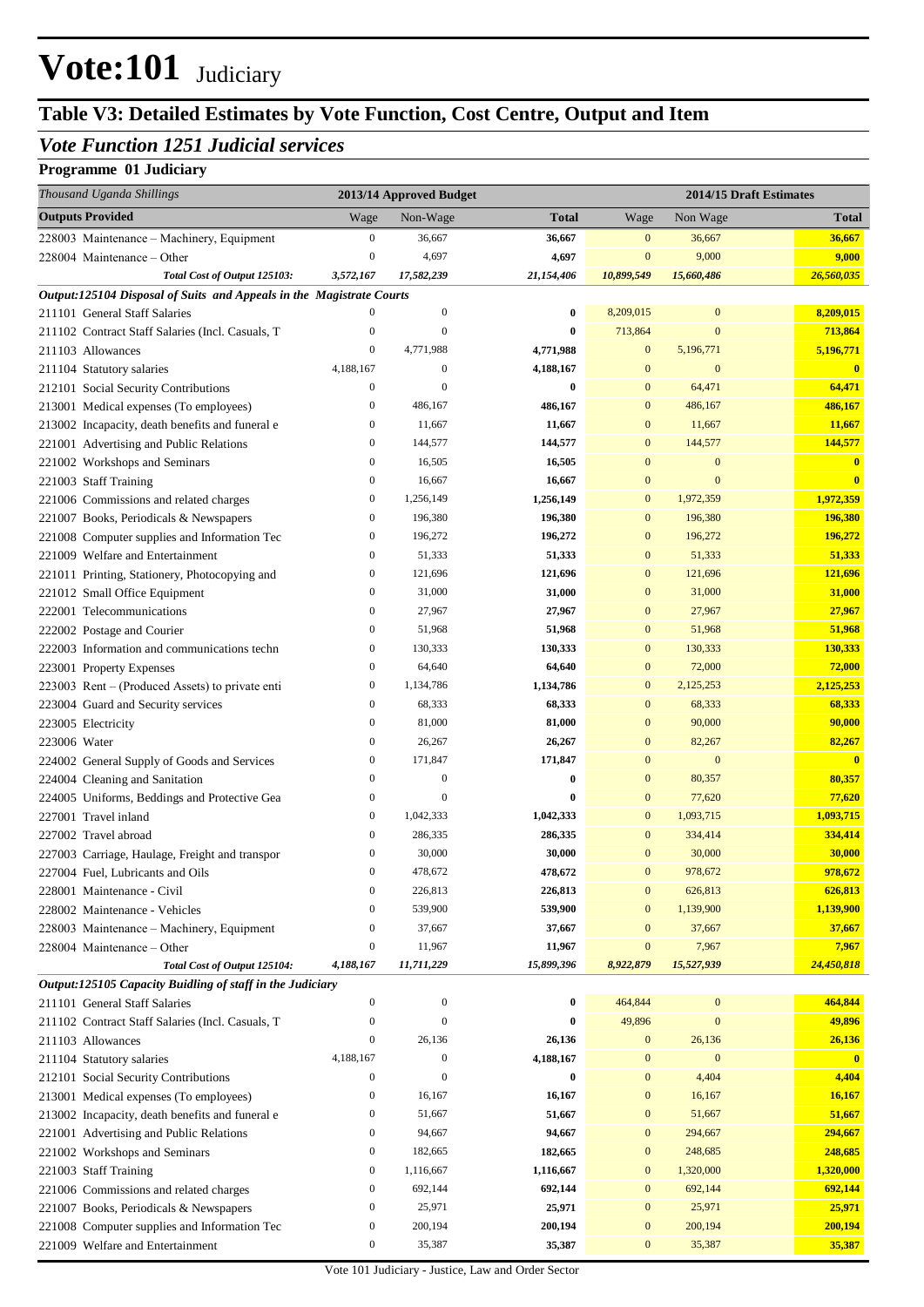## **Table V3: Detailed Estimates by Vote Function, Cost Centre, Output and Item**

### *Vote Function 1251 Judicial services*

| Thousand Uganda Shillings                                                         |                  | 2013/14 Approved Budget |              |                  |                  | 2014/15 Draft Estimates |
|-----------------------------------------------------------------------------------|------------------|-------------------------|--------------|------------------|------------------|-------------------------|
| <b>Outputs Provided</b>                                                           | Wage             | Non-Wage                | <b>Total</b> | Wage             | Non Wage         | Total                   |
| 221011 Printing, Stationery, Photocopying and                                     | $\boldsymbol{0}$ | 62,575                  | 62,575       | $\boldsymbol{0}$ | 62,575           | 62,575                  |
| 221012 Small Office Equipment                                                     | $\boldsymbol{0}$ | 14,000                  | 14,000       | $\mathbf{0}$     | 14,000           | 14,000                  |
| 221017 Subscriptions                                                              | $\boldsymbol{0}$ | 125,000                 | 125,000      | $\mathbf{0}$     | 125,000          | 125,000                 |
| 222001 Telecommunications                                                         | $\boldsymbol{0}$ | 45,247                  | 45,247       | $\mathbf{0}$     | 45,247           | 45,247                  |
| 222002 Postage and Courier                                                        | $\mathbf{0}$     | 8,880                   | 8,880        | $\mathbf{0}$     | 8,880            | 8,880                   |
| 222003 Information and communications techn                                       | $\boldsymbol{0}$ | 184,333                 | 184,333      | $\mathbf{0}$     | 184,333          | 184,333                 |
| 223001 Property Expenses                                                          | $\mathbf{0}$     | 5,000                   | 5,000        | $\mathbf{0}$     | 38,400           | 38,400                  |
| 223003 Rent – (Produced Assets) to private enti                                   | $\boldsymbol{0}$ | 352,347                 | 352,347      | $\mathbf{0}$     | 84,960           | 84,960                  |
| 223004 Guard and Security services                                                | $\boldsymbol{0}$ | 33,333                  | 33,333       | $\mathbf{0}$     | 33,333           | 33,333                  |
| 223005 Electricity                                                                | $\boldsymbol{0}$ | 54,600                  | 54,600       | $\mathbf{0}$     | 54,600           | 54,600                  |
| 223006 Water                                                                      | $\mathbf{0}$     | 19,667                  | 19,667       | $\mathbf{0}$     | 19,667           | 19,667                  |
| 224002 General Supply of Goods and Services                                       | $\boldsymbol{0}$ | 87,450                  | 87,450       | $\mathbf{0}$     | $\mathbf{0}$     | $\mathbf{0}$            |
| 224004 Cleaning and Sanitation                                                    | $\boldsymbol{0}$ | $\boldsymbol{0}$        | $\bf{0}$     | $\mathbf{0}$     | 57,600           | 57,600                  |
| 224005 Uniforms, Beddings and Protective Gea                                      | $\mathbf{0}$     | $\overline{0}$          | $\bf{0}$     | $\mathbf{0}$     | 6,900            | 6,900                   |
| 227001 Travel inland                                                              | $\boldsymbol{0}$ | 664,921                 | 664,921      | $\mathbf{0}$     | 664,921          | 664,921                 |
| 227002 Travel abroad                                                              | $\boldsymbol{0}$ | 237,675                 | 237,675      | $\mathbf{0}$     | 320,721          | 320,721                 |
| 227003 Carriage, Haulage, Freight and transpor                                    | $\boldsymbol{0}$ | 20,000                  | 20,000       | $\mathbf{0}$     | 20,000           | 20,000                  |
| 227004 Fuel, Lubricants and Oils                                                  | $\boldsymbol{0}$ | 168,500                 | 168,500      | $\mathbf{0}$     | 168,500          | 168,500                 |
| 228001 Maintenance - Civil                                                        | $\boldsymbol{0}$ | 44,853                  | 44,853       | $\mathbf{0}$     | 44,853           | 44,853                  |
| 228002 Maintenance - Vehicles                                                     | $\boldsymbol{0}$ | 171,400                 | 171,400      | $\mathbf{0}$     | 171,400          | 171,400                 |
| 228003 Maintenance - Machinery, Equipment                                         | $\boldsymbol{0}$ | 36,667                  | 36,667       | $\mathbf{0}$     | 36,667           | 36,667                  |
| 228004 Maintenance – Other                                                        | $\mathbf{0}$     | 7,167                   | 7,167        | $\mathbf{0}$     | 7,167            | 7,167                   |
| Total Cost of Output 125105:                                                      | 4,188,167        | 4,785,280               | 8,973,447    | 514,740          | 5,085,146        | 5,599,886               |
| <b>Output:125106 Judiciary Support Services</b>                                   | $\mathbf{0}$     | $\mathbf{0}$            | $\bf{0}$     | 797,883          | $\boldsymbol{0}$ | 797,883                 |
| 211101 General Staff Salaries<br>211102 Contract Staff Salaries (Incl. Casuals, T | $\boldsymbol{0}$ | $\overline{0}$          | $\bf{0}$     | 216,451          | $\mathbf{0}$     | 216,451                 |
| 211103 Allowances                                                                 | $\boldsymbol{0}$ | 240,719                 | 240,719      | $\mathbf{0}$     | 340,719          | 340,719                 |
| 211104 Statutory salaries                                                         | 4,188,167        | $\boldsymbol{0}$        | 4,188,167    | $\mathbf{0}$     | $\mathbf{0}$     | $\overline{\mathbf{0}}$ |
| 212101 Social Security Contributions                                              | $\boldsymbol{0}$ | $\overline{0}$          | $\bf{0}$     | $\mathbf{0}$     | 14,273           | 14,273                  |
| 213001 Medical expenses (To employees)                                            | $\boldsymbol{0}$ | 30,167                  | 30,167       | $\mathbf{0}$     | 30,167           | 30,167                  |
| 213002 Incapacity, death benefits and funeral e                                   | $\boldsymbol{0}$ | 51,667                  | 51,667       | $\mathbf{0}$     | 51,667           | 51,667                  |
| 221001 Advertising and Public Relations                                           | $\mathbf{0}$     | 45,467                  | 45,467       | $\mathbf{0}$     | 45,467           | 45,467                  |
| 221002 Workshops and Seminars                                                     | $\mathbf{0}$     | 240,342                 | 240,342      | $\mathbf{0}$     | 240,342          | 240,342                 |
| 221003 Staff Training                                                             | $\boldsymbol{0}$ | 16,667                  | 16,667       | $\mathbf{0}$     | $\mathbf{0}$     | $\bf{0}$                |
| 221005 Hire of Venue (chairs, projector, etc)                                     | $\boldsymbol{0}$ | 29,174                  | 29,174       | $\Omega$         | 29,174           | 29,174                  |
| 221006 Commissions and related charges                                            | $\boldsymbol{0}$ | 1,068,517               | 1,068,517    | $\mathbf{0}$     | 1,068,517        | 1,068,517               |
| 221007 Books, Periodicals & Newspapers                                            | $\boldsymbol{0}$ | 63,501                  | 63,501       | $\mathbf{0}$     | 63,501           | 63,501                  |
| 221008 Computer supplies and Information Tec                                      | $\boldsymbol{0}$ | 147,482                 | 147,482      | $\mathbf{0}$     | 147,482          | 147,482                 |
| 221009 Welfare and Entertainment                                                  | $\boldsymbol{0}$ | 105,442                 | 105,442      | $\mathbf{0}$     | 105,442          | 105,442                 |
| 221011 Printing, Stationery, Photocopying and                                     | $\boldsymbol{0}$ | 135,031                 | 135,031      | $\mathbf{0}$     | 135,031          | 135,031                 |
| 221012 Small Office Equipment                                                     | 0                | 35,000                  | 35,000       | $\mathbf{0}$     | 35,000           | 35,000                  |
| 221016 IFMS Recurrent costs                                                       | $\boldsymbol{0}$ | 250,000                 | 250,000      | $\mathbf{0}$     | 250,000          | 250,000                 |
| 221020 IPPS Recurrent Costs                                                       | $\boldsymbol{0}$ | $\mathbf{0}$            | $\bf{0}$     | $\mathbf{0}$     | 25,000           | 25,000                  |
| 222001 Telecommunications                                                         | 0                | 78,367                  | 78,367       | $\mathbf{0}$     | 78,367           | 78,367                  |
| 222002 Postage and Courier                                                        | $\boldsymbol{0}$ | 12,000                  | 12,000       | $\mathbf{0}$     | 12,000           | <b>12,000</b>           |
| 222003 Information and communications techn                                       | $\boldsymbol{0}$ | 279,333                 | 279,333      | $\mathbf{0}$     | 279,333          | 279,333                 |
| 223001 Property Expenses                                                          | $\boldsymbol{0}$ | 20,000                  | 20,000       | $\mathbf{0}$     | 27,600           | 27,600                  |
| 223003 Rent – (Produced Assets) to private enti                                   | $\boldsymbol{0}$ | 167,387                 | 167,387      | $\mathbf{0}$     | $\bf{0}$         | $\mathbf{0}$            |
| 223004 Guard and Security services                                                | $\boldsymbol{0}$ | 35,333                  | 35,333       | $\mathbf{0}$     | 35,333           | 35,333                  |
| 223005 Electricity                                                                | $\boldsymbol{0}$ | 51,000                  | 51,000       | $\mathbf{0}$     | 51,000           | 51,000                  |
| 223006 Water                                                                      | $\boldsymbol{0}$ | 19,667                  | 19,667       | $\mathbf{0}$     | 19,667           | 19,667                  |
| 224002 General Supply of Goods and Services                                       | $\boldsymbol{0}$ | 94,350                  | 94,350       | $\mathbf{0}$     | $\boldsymbol{0}$ | $\mathbf{0}$            |
| 224005 Uniforms, Beddings and Protective Gea                                      | $\boldsymbol{0}$ | $\mathbf{0}$            | $\bf{0}$     | $\mathbf{0}$     | 433,520          | 433,520                 |
| 225001 Consultancy Services- Short term                                           | $\boldsymbol{0}$ | $\boldsymbol{0}$        | $\bf{0}$     | $\mathbf{0}$     | 94,350           | 94,350                  |
| 227001 Travel inland                                                              | 0                | 1,039,813               | 1,039,813    | $\mathbf{0}$     | 1,039,813        | 1,039,813               |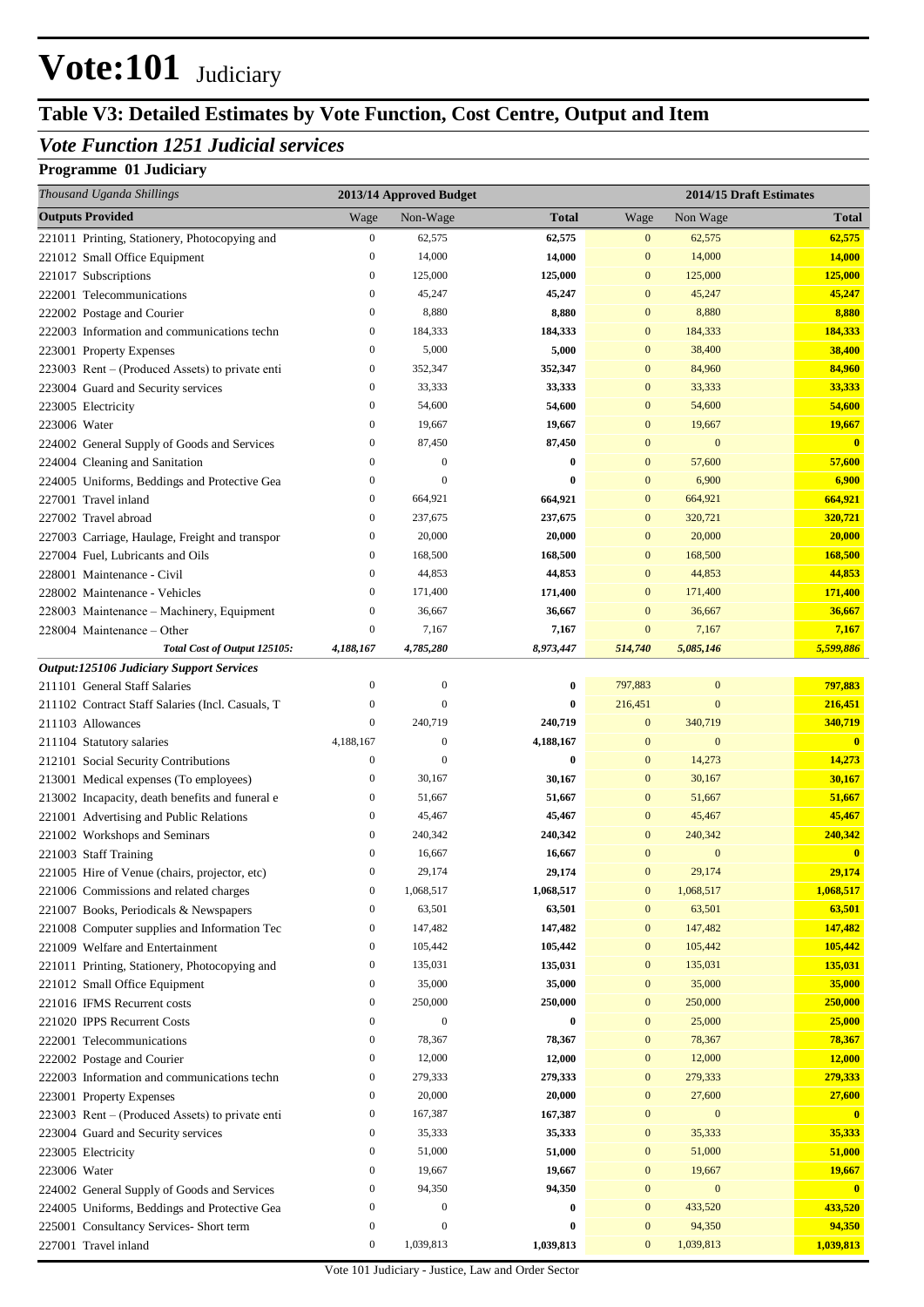## **Table V3: Detailed Estimates by Vote Function, Cost Centre, Output and Item**

### *Vote Function 1251 Judicial services*

#### **Programme 01 Judiciary**

| Thousand Uganda Shillings                      |              | 2013/14 Approved Budget |              |                |            | 2014/15 Draft Estimates |
|------------------------------------------------|--------------|-------------------------|--------------|----------------|------------|-------------------------|
| <b>Outputs Provided</b>                        | Wage         | Non-Wage                | <b>Total</b> | Wage           | Non Wage   | <b>Total</b>            |
| 227002 Travel abroad                           | $\mathbf{0}$ | 684,147                 | 684,147      | $\overline{0}$ | 669,874    | 669,874                 |
| 227003 Carriage, Haulage, Freight and transpor | $\mathbf{0}$ | 48,000                  | 48,000       | $\overline{0}$ | 48,000     | 48,000                  |
| 227004 Fuel, Lubricants and Oils               | $\Omega$     | 177,327                 | 177,327      | $\overline{0}$ | 177,327    | 177,327                 |
| Maintenance - Civil<br>228001                  | $\mathbf{0}$ | 102,833                 | 102,833      | $\mathbf{0}$   | 102,833    | 102,833                 |
| 228002 Maintenance - Vehicles                  | $\mathbf{0}$ | 176,000                 | 176,000      | $\overline{0}$ | 176,000    | 176,000                 |
| 228003 Maintenance – Machinery, Equipment      | 0            | 26,667                  | 26,667       | $\Omega$       | 26,667     | 26,667                  |
| $228004$ Maintenance – Other                   | $\mathbf{0}$ | 4,967                   | 4,967        | $\overline{0}$ | 2,967      | 2,967                   |
| 282101 Donations                               | $\mathbf{0}$ | 54,000                  | 54,000       | $\overline{0}$ | 54,000     | 54,000                  |
| Total Cost of Output 125106:                   | 4,188,167    | 5,530,367               | 9,718,534    | 1,014,334      | 5,910,433  | 6,924,767               |
| <b>Total Cost of Outputs Provided</b>          | 24,513,000   | 49,767,840              | 74,280,840   | 24,876,142     | 52,633,840 | 77,509,982              |
| <b>Arrears</b>                                 | Wage         | Non-Wage                | <b>Total</b> | Wage           | Non Wage   | <b>Total</b>            |
| Output:125199 Arrears                          |              |                         |              |                |            |                         |
| 321612 Water arrears (Budgeting)               | $\mathbf{0}$ | $\theta$                | 0            | $\overline{0}$ | 38,436     | 38,436                  |
| Total Cost of Output 125199:                   | 0            | $\boldsymbol{\theta}$   | 0            | 0              | 38,436     | 38,436                  |
| <b>Total Cost of Arrears</b>                   | 0            | $\mathbf{0}$            | 0            | $\mathbf{0}$   | 38,436     | 38,436                  |
| <b>Total Programme 01</b>                      | 24,513,000   | 49,767,840              | 74,280,840   | 24,876,142     | 52,672,277 | 77,548,419              |
| <b>Total Excluding Arrears</b>                 | 24,513,000   | 49,767,840              | 74,280,840   | 24,876,142     | 52,633,840 | 77,509,982              |

#### *Development Budget Estimates*

#### **Project 0352 Assistance to Judiciary System**

| Thousand Uganda Shillings                                               |            | 2013/14 Approved Budget |              |           | 2014/15 Draft Estimates |              |
|-------------------------------------------------------------------------|------------|-------------------------|--------------|-----------|-------------------------|--------------|
| <b>Capital Purchases</b>                                                | GoU        | External Fin.           | <b>Total</b> |           | GoU External Fin.       | <b>Total</b> |
| Output:125175 Purchase of Motor Vehicles and Other Transport Equipment  |            |                         |              |           |                         |              |
| 231004 Transport equipment                                              | 6,000,000  | $\Omega$                | 6,000,000    | 3,759,000 | $\overline{0}$          | 3,759,000    |
| 312204 Taxes on Machinery, Furniture & Vehi                             | $\Omega$   | 0                       | 0            | 2,613,477 | $\Omega$                | 2,613,477    |
| 312206 Gross Tax                                                        | 1,423,800  |                         | 1,423,800    | $\Omega$  | $\Omega$                |              |
| Total Cost of Output 125175:                                            | 7,423,800  | 0                       | 7,423,800    | 6,372,477 | $\boldsymbol{\theta}$   | 6,372,477    |
| Output:125176 Purchase of Office and ICT Equipment, including Software  |            |                         |              |           |                         |              |
| 231005 Machinery and equipment                                          | 250,000    | $\Omega$                | 250,000      | 461,000   | $\overline{0}$          | 461,000      |
| Total Cost of Output 125176:                                            | 250,000    | 0                       | 250,000      | 461,000   | 0                       | 461,000      |
| Output:125177 Purchase of Specialised Machinery & Equipment             |            |                         |              |           |                         |              |
| 231005 Machinery and equipment                                          | 1,209,946  | $\Omega$                | 1,209,946    | 760,000   | $\mathbf{0}$            | 760,000      |
| Total Cost of Output 125177:                                            | 1,209,946  | 0                       | 1,209,946    | 760,000   | 0                       | 760,000      |
| Output:125178 Purchase of Office and Residential Furniture and Fittings |            |                         |              |           |                         |              |
| 231006 Furniture and fittings (Depreciation)                            | 434,297    | $\mathbf{0}$            | 434,297      | 334,000   | $\mathbf{0}$            | 334,000      |
| Total Cost of Output 125178:                                            | 434,297    | 0                       | 434,297      | 334,000   | $\boldsymbol{\theta}$   | 334,000      |
| Output:125180 Construction and Rehabilitation of Judicial Courts        |            |                         |              |           |                         |              |
| 231001 Non Residential buildings (Depreciatio                           | $\Omega$   | $\Omega$                | 0            | 635,000   | $\Omega$                | 635,000      |
| 231007 Other Fixed Assets (Depreciation)                                | 895,757    | 0                       | 895,757      | $\Omega$  | $\mathbf{0}$            |              |
| Total Cost of Output 125180:                                            | 895,757    | ß                       | 895,757      | 635,000   | $\boldsymbol{\theta}$   | 635,000      |
| <b>Total Cost of Capital Purchases</b>                                  | 10,213,800 | $\bf{0}$                | 10,213,800   | 8,562,477 | $\bf{0}$                | 8,562,477    |
| <b>Total Project 0352</b>                                               | 10,213,800 | $\bf{0}$                | 10,213,800   | 8,562,477 | $\mathbf{0}$            | 8,562,477    |
| <b>Total Excluding Taxes and Arrears</b>                                | 8,790,000  | 0                       | 8,790,000    | 5,949,000 | 0                       | 5,949,000    |

### **Project 1249 Uganda Good Governance Project ( UGOGO)**

| Thousand Uganda Shillings                                              |              | 2013/14 Approved Budget |              |              |                       | 2014/15 Draft Estimates |
|------------------------------------------------------------------------|--------------|-------------------------|--------------|--------------|-----------------------|-------------------------|
| <b>Outputs Provided</b>                                                | GoU          | External Fin.           | <b>Total</b> | GoU          | External Fin.         | <b>Total</b>            |
| Output:125105 Capacity Buidling of staff in the Judiciary              |              |                         |              |              |                       |                         |
| 221003 Staff Training                                                  | $\mathbf{0}$ | 55,000                  | 55,000       | $\Omega$     | $\mathbf{0}$          | $\mathbf{0}$            |
| 225001 Consultancy Services-Short term                                 | $\mathbf{0}$ | 456,000                 | 456,000      | $\Omega$     | $\Omega$              | $\mathbf{0}$            |
| Total Cost of Output 125105:                                           | 0            | 511.000                 | 511,000      | 0            | $\boldsymbol{\theta}$ | $\boldsymbol{\theta}$   |
| <b>Total Cost of Outputs Provided</b>                                  | $\bf{0}$     | 511.000                 | 511.000      | $\mathbf{0}$ | $\mathbf{0}$          | $\mathbf{0}$            |
| <b>Capital Purchases</b>                                               | GoU          | External Fin.           | <b>Total</b> | GoU          | External Fin.         | <b>Total</b>            |
| Output:125176 Purchase of Office and ICT Equipment, including Software |              |                         |              |              |                       |                         |
| 231005 Machinery and equipment                                         | $\Omega$     | $\Omega$                | $\mathbf{0}$ | $\Omega$     | 560,000               | 560,000                 |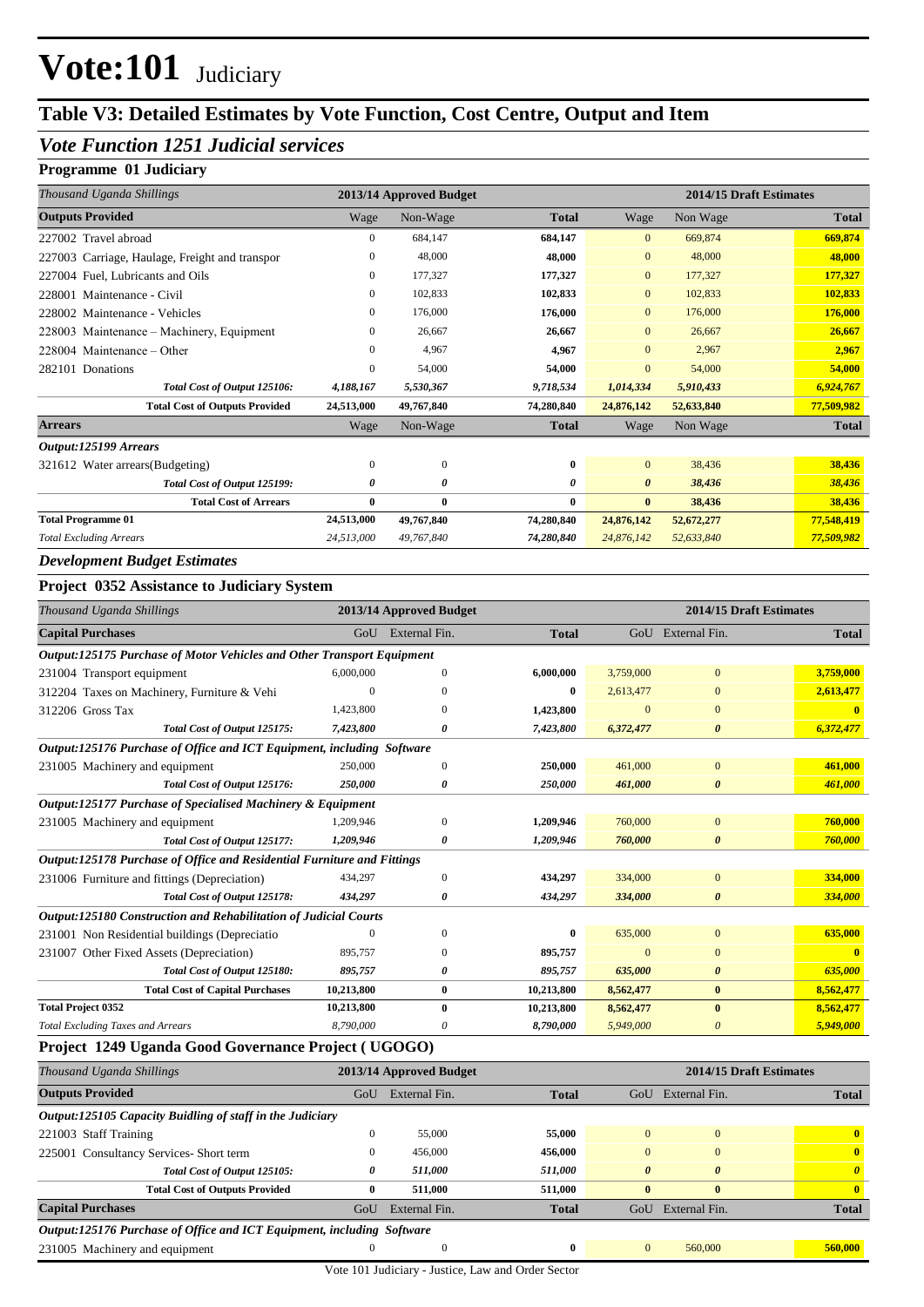## **Table V3: Detailed Estimates by Vote Function, Cost Centre, Output and Item**

### *Vote Function 1251 Judicial services*

### **Project 1249 Uganda Good Governance Project ( UGOGO)**

| Thousand Uganda Shillings                                               |              | 2013/14 Approved Budget |              |                       | 2014/15 Draft Estimates |              |
|-------------------------------------------------------------------------|--------------|-------------------------|--------------|-----------------------|-------------------------|--------------|
| <b>Capital Purchases</b>                                                | GoU          | External Fin.           | <b>Total</b> | GoU                   | External Fin.           | <b>Total</b> |
| Total Cost of Output 125176:                                            | $\theta$     | 0                       | 0            | $\boldsymbol{\theta}$ | 560,000                 | 560,000      |
| Output:125178 Purchase of Office and Residential Furniture and Fittings |              |                         |              |                       |                         |              |
| 231006 Furniture and fittings (Depreciation)                            |              | $\mathbf{0}$            | $\bf{0}$     | $\mathbf{0}$          | 16,346                  | 16,346       |
| Total Cost of Output 125178:                                            | 0            | 0                       | 0            | $\boldsymbol{\theta}$ | 16,346                  | 16,346       |
| Output:125180 Construction and Rehabilitation of Judicial Courts        |              |                         |              |                       |                         |              |
| 231001 Non Residential buildings (Depreciatio                           | $\mathbf{0}$ | 279,070                 | 279,070      | $\Omega$              | $\Omega$                | $\mathbf{0}$ |
| Total Cost of Output 125180:                                            | 0            | 279,070                 | 279,070      | $\boldsymbol{\theta}$ | $\boldsymbol{\theta}$   |              |
| <b>Total Cost of Capital Purchases</b>                                  | $\bf{0}$     | 279,070                 | 279,070      | $\bf{0}$              | 576,346                 | 576,346      |
| <b>Total Project 1249</b>                                               | $\bf{0}$     | 790,070                 | 790,070      | $\bf{0}$              | 576,346                 | 576,346      |
| <b>Total Excluding Taxes and Arrears</b>                                | 0            | 790,070                 | 790,070      | $\theta$              | 576,346                 | 576,346      |
| Thousand Uganda Shillings                                               |              | 2013/14 Approved Budget |              |                       | 2014/15 Draft Estimates |              |
|                                                                         |              | GoU External Fin.       | <b>Total</b> |                       | GoU External Fin.       | <b>Total</b> |
| <b>Total Vote Function 51</b>                                           | 84,494,640   | 790,070                 | 85,284,710   | 86,110,896            | 576,34                  | 86,687,242   |
| <b>Total Excluding Taxes and Arrears</b>                                | 83,070,840   | 790,070                 | 83,860,910   | 83,458,982            | 576,34                  | 84,035,328   |
| <b>Grand Total Vote 101</b>                                             | 84,494,640   | 790,070                 | 85,284,710   | 86,110,896            | 576,34                  | 86,687,242   |
| <b>Total Excluding Taxes and Arrears</b>                                | 83,070,840   | 790,070                 | 83,860,910   | 83,458,982            | 576,34                  | 84,035,328   |